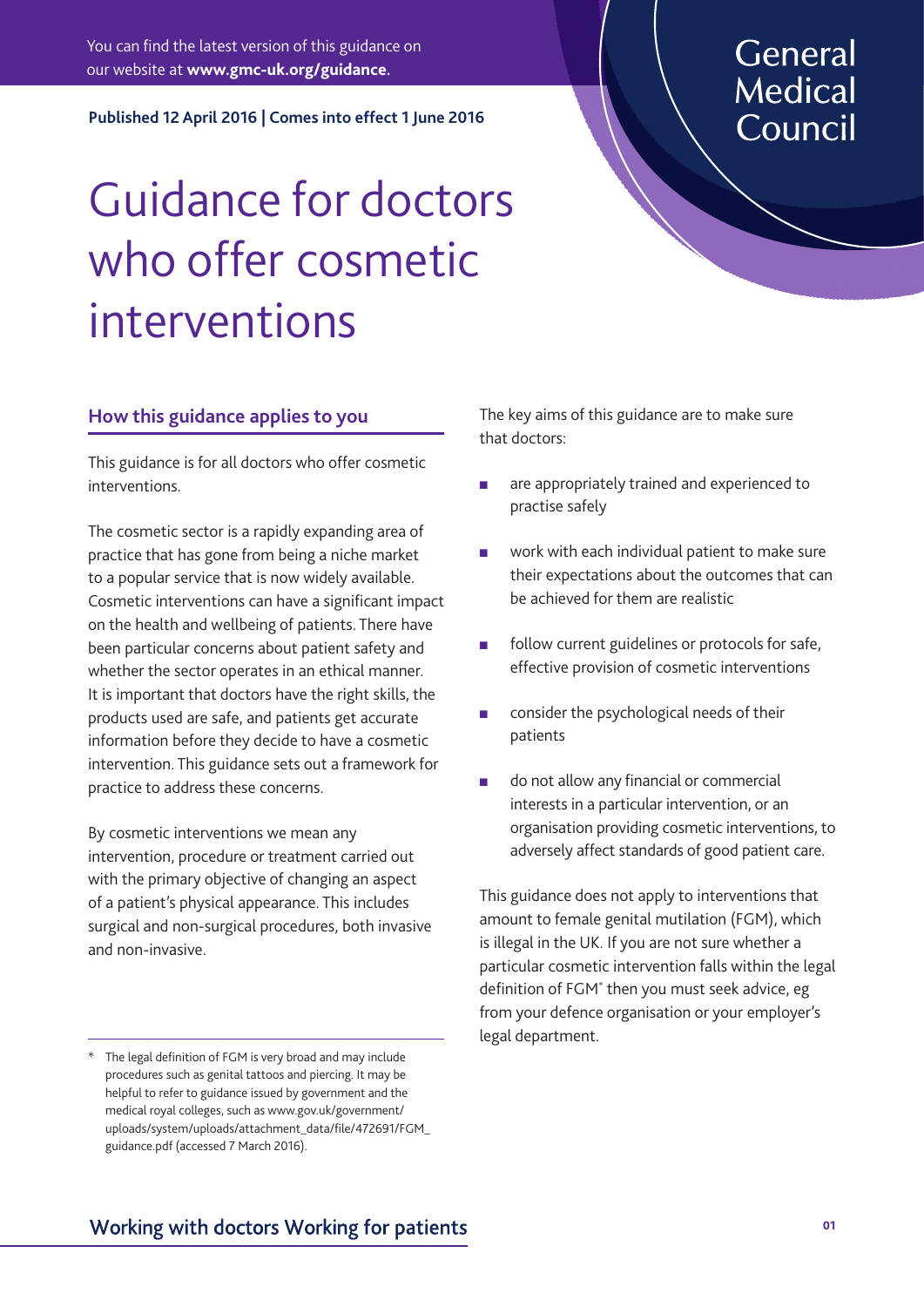# **Using this guidance**

This guidance incorporates principles from our existing guidance, and is structured under the four domains of *Good medical practice*. In some cases, it sets a higher standard than in our other guidance to address the specific safety issues and ethical concerns particular to the cosmetic sector, as recommended by Sir Bruce Keogh's *Review of the regulation of cosmetic interventions*. \*

You must read this guidance alongside our other guidance† for a full understanding of the expected standards of practice. Throughout this document, we've highlighted certain paragraphs of our other guidance, which you must read to get the full picture. You can also find these extracts in the annex, beginning on page 13.

Throughout this guidance, we use the terms 'you must' and 'you should' in the following ways.

- 'You must' is used for an overriding duty or principle.
- 'You should' is used when we are providing an explanation of how you will meet the overriding duty.
- 'You should' is also used where the duty or principle will not apply in all situations or circumstances, or where there are factors outside your control that affect whether or how you can follow the guidance.

To maintain your licence to practise, you must demonstrate, through the revalidation process, that you work in line with the principles and values set out in this guidance. Serious or persistent failure to follow this guidance will put your registration at risk.

# **Other sources of guidance**

A number of organisations, including the Royal College of Surgeons, have produced guidance on the professional standards, skills and experience needed to carry out cosmetic interventions. The Committee of Advertising Practice has developed guidance on the advertising and marketing of cosmetic interventions. We have included references and links to these other sources of guidance, which complement our guidance for doctors.

- **Professional Standards for Cosmetic Surgery** Published by the Royal College of Surgeons (2016), available at: **[bit.ly/RCScosmeticstandards](http://bit.ly/RCScosmeticstandards)**.
- *Qualification requirements for delivery of cosmetic procedures* Published by NHS Health Education England (2015), available at: **[bit.ly/HEEcosmeticqualreq](http://www.hee.nhs.uk/sites/default/files/documents/HEE%20Cosmetic%20publication%20part%20one%20update%20v1%20final%20version.pdf)**.
- *Report on implementation of qualification requirements for cosmetic procedures*  Published by NHS Health Education England (2015), available at: **[bit.ly/HEEcosmeticqualreport](http://www.hee.nhs.uk/sites/default/files/documents/HEE%20Cosmetic%20publication%20part%20two%20update%20v1%20final%20version.pdf)**.

<sup>\*</sup> Department of Health (England) (2013) *Review of the Regulation of Cosmetic Interventions*, available at: [www.gov.uk/government/](https://www.gov.uk/government/publications/review-of-the-regulation-of-cosmetic-interventions) [publications/review-of-the-regulation-of-cosmetic-interventions](https://www.gov.uk/government/publications/review-of-the-regulation-of-cosmetic-interventions) (accessed 7 March 2016). See also the report of the Scottish Cosmetic Interventions Expert Group (Scottish Government, 2015), available at: [www.gov.scot/Resource/0048/00481504.](http://www.gov.scot/Resource/0048/00481504.pdf) [pdf](http://www.gov.scot/Resource/0048/00481504.pdf) (accessed 7 March 2016).

<sup>†</sup> You can read all of our existing guidance at [www.gmc-uk.org/](http://www.gmc-uk.org/guidance/ethical_guidance.asp) [guidance/ethical\\_guidance.asp](http://www.gmc-uk.org/guidance/ethical_guidance.asp).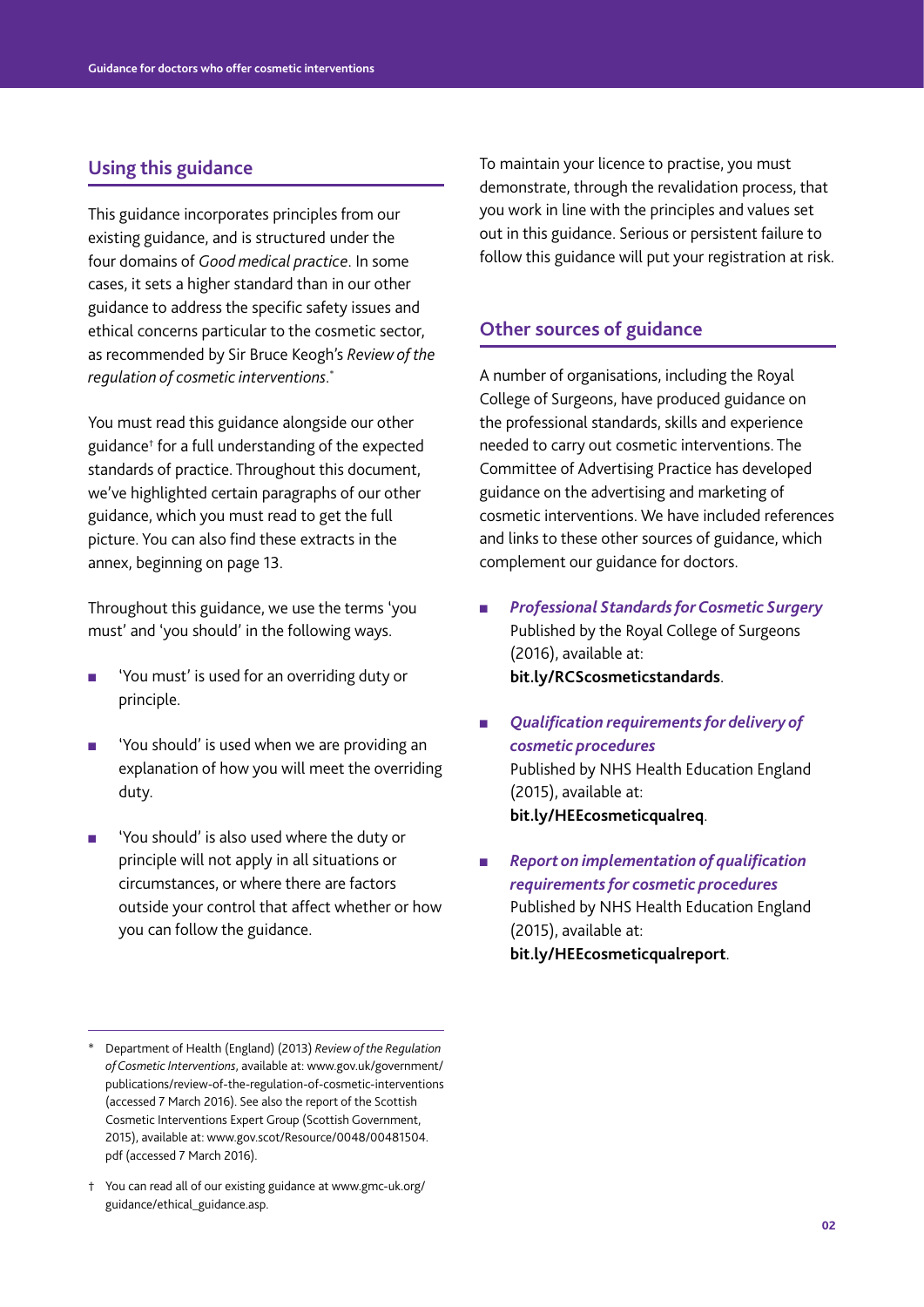- **The codes of practice from:** 
	- the British Association of Aesthetic Plastic Surgeons, available at **[bit.ly/BAAPS\\_code](http://www.baaps.org.uk/baapsmedia/docs/code_of_conduct.pdf)**
	- the British Association of Plastic Reconstructive and Aesthetic Surgeons, available at **[bit.ly/BAPRAS\\_code](http://www.bapras.org.uk/docs/default-source/BAPRAS-Position-Statements/code_of_practice_2013_v4.pdf)**.
- *Marketing of Cosmetic Interventions*  Published by Committee of Advertising Practice (2013), available at:

**[bit.ly/CAP\\_cosmeticmarketing](http://www.cap.org.uk/~/media/Files/CAP/Help%20notes%20new/CosmeticSurgeryMarketingHelpNote.ashx)**.

# **Key points**

If you offer cosmetic interventions, you must:

- seek your patient's consent to the procedure yourself rather than delegate
- make sure patients are given enough time and information before they decide whether to have an intervention
- consider your patients' psychological needs and whether referral to another experienced professional colleague is appropriate
- recognise and work within the limits of your competence, seeking advice when necessary
- make sure patients have the information they want or need, including written information that supports continuity of care and includes relevant information about the medicines or devices used
- take particular care when considering requests for interventions on children and young people

market your services responsibly, without making unjustifiable claims about interventions, trivialising the risks involved, or using promotional tactics that might encourage people to make ill-considered decisions.

As with all doctors in all fields of medicine, you must also:

- work in partnership with patients, treating them with respect and dignity
- keep patients safe, work to improve safety and report safety concerns
- work effectively with colleagues
- keep up to date with and follow relevant law and guidance
- be open and honest about your skills, experience, fees and conflicts of interests.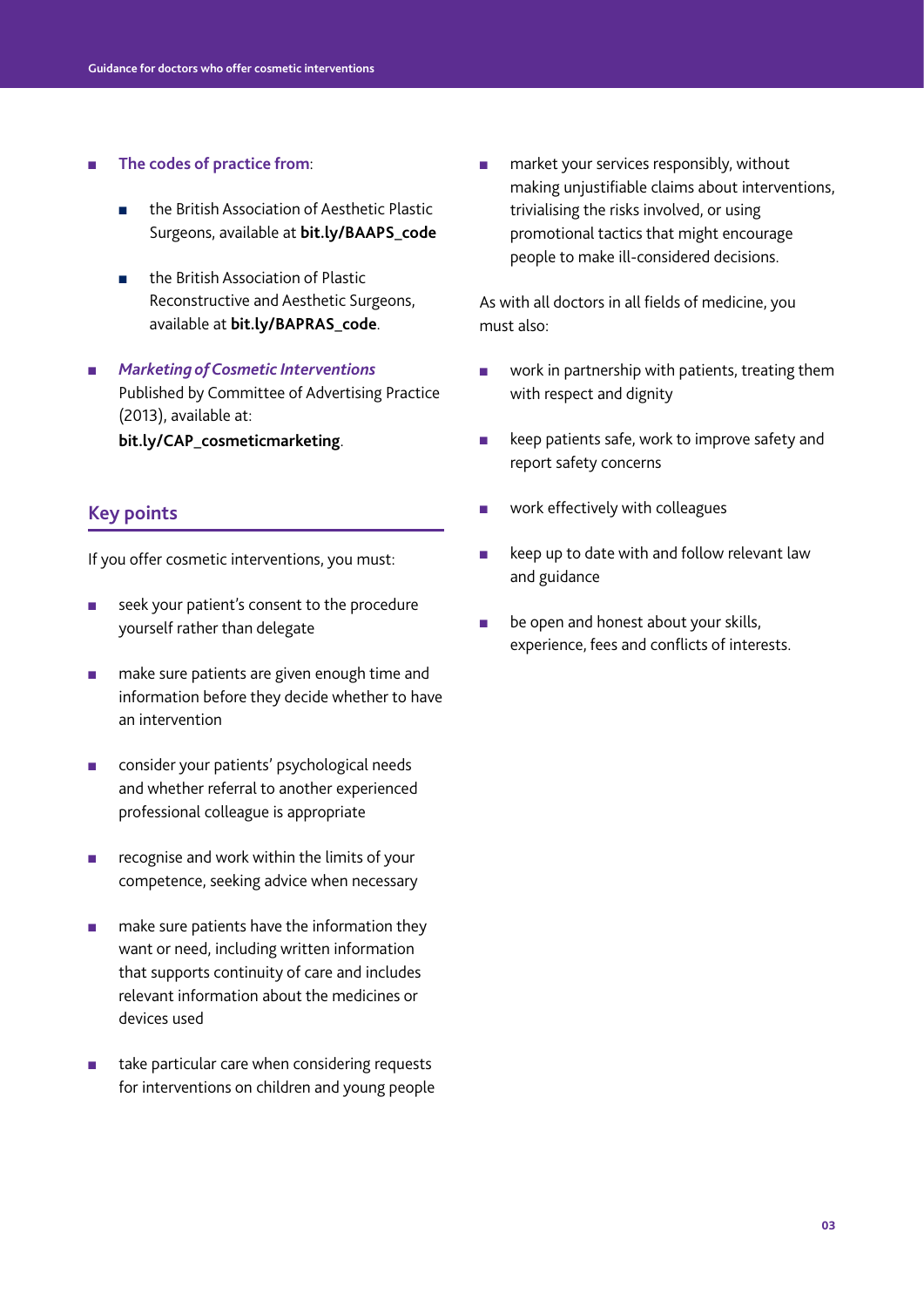# **Knowledge, skills and performance**

- **1** You must recognise and work within the limits of your competence and refer a patient to another practitioner where you cannot safely meet their needs.
- **2** Before carrying out an intervention for the first time yourself, or supervising others performing it, you must make sure you can do so safely, eg by undergoing training or seeking opportunities for supervised practice.<sup>\*</sup>
- **3** You must take part in activities to maintain and develop your competence and performance across the full range of your practice.
- **4** You must keep up to date with the law and clinical and ethical guidelines that apply to your work. You must follow the law, our guidance and other regulations relevant to your work.
- **5** You must seek and act on feedback from patients, including information on their satisfaction and physical and psychological outcomes. You must use this, and feedback from colleagues, to inform your practice and improve the quality of your work.
- **6** You must make sure your annual appraisal covers the whole of your practice.

# **Safety and quality**

- **7** To help keep patients safe you must follow the guidance on establishing and participating in systems and processes that support quality assurance and service improvement, as set out in *Good medical practice* and our related explanatory guidance. In particular, you must:
	- **a** comply with any statutory reporting duties in place
	- **b** contribute to national programmes to monitor quality and outcomes, including those of any relevant device registries
	- **c** routinely monitor patient outcomes, and audit your practice, reporting at least annual data

#### **You must read paragraphs 7–10 alongside:**

- *Good medical practice*, *[paragraphs 22 and 23](http://www.gmc-uk.org/static/documents/content/GMP_.pdf#page=12)*
- *Good practice in prescribing [and managing medicines and](http://www.gmc-uk.org/static/documents/content/Prescribing_guidance.pdf#page=7)  [devices, paragraphs 46–50](http://www.gmc-uk.org/static/documents/content/Prescribing_guidance.pdf#page=7)*
- *[Leadership and management](http://www.gmc-uk.org/static/documents/content/Leadership_and_management_for_all_doctors_-_English_1015.pdf#page=18)  [for all doctors, paragraphs](http://www.gmc-uk.org/static/documents/content/Leadership_and_management_for_all_doctors_-_English_1015.pdf#page=18)  [24–29](http://www.gmc-uk.org/static/documents/content/Leadership_and_management_for_all_doctors_-_English_1015.pdf#page=18)*
- *[Raising and acting on](http://www.gmc-uk.org/static/documents/content/Raising_and_acting_on_concerns_about_patient_safety_-_English_1015.pdf#page=9)  [concerns about patient](http://www.gmc-uk.org/static/documents/content/Raising_and_acting_on_concerns_about_patient_safety_-_English_1015.pdf#page=9)  [safety, paragraphs 7–10.](http://www.gmc-uk.org/static/documents/content/Raising_and_acting_on_concerns_about_patient_safety_-_English_1015.pdf#page=9)*

You can get advice on effective clinical supervision from sources such as the Care Quality Commission's *Supporting effective clinical supervision*, available at: [www.cqc.org.uk/sites/](http://www.cqc.org.uk/sites/default/files/documents/20130625_800734_v1_00_supporting_information-effective_clinical_supervision_for_publication.pdf) [default/files/documents/20130625\\_800734\\_v1\\_00\\_supporting\\_information-effective\\_](http://www.cqc.org.uk/sites/default/files/documents/20130625_800734_v1_00_supporting_information-effective_clinical_supervision_for_publication.pdf) [clinical\\_supervision\\_for\\_publication.pdf](http://www.cqc.org.uk/sites/default/files/documents/20130625_800734_v1_00_supporting_information-effective_clinical_supervision_for_publication.pdf) (accessed 7 March 2016).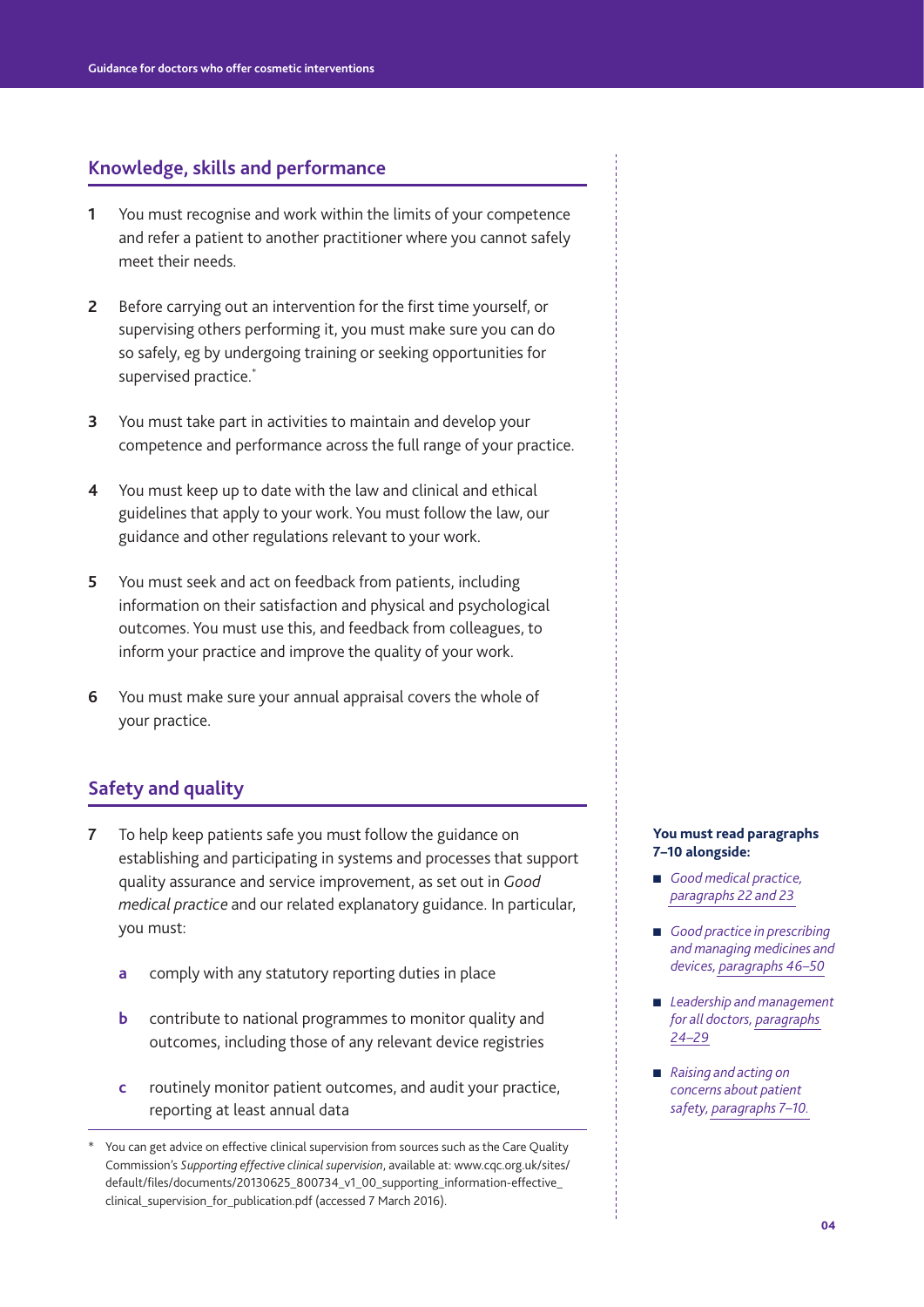- **d** report product safety concerns to the relevant regulator.<sup>\*</sup>
- **8** You should share insights and information about outcomes with other people who offer similar interventions, to improve outcomes and patient safety.†
- **9** You must tell patients how to report complications and adverse reactions.
- **10** You must be open and honest with patients in your care, or those close to them, if something goes wrong and the patient suffers or may suffer harm or distress as a result.‡
- **11** You must carry out a physical examination of patients before prescribing injectable cosmetic medicines. You must not therefore prescribe these medicines by telephone, video link, online or at the request of others for patients you have not examined.
- **12** You must seek and act on evidence about the effectiveness of the interventions you offer and use this to improve your performance. You must provide interventions based on the best available up-to-date evidence about effectiveness, side effects and other risks.
- **13** You should be satisfied that the environment for practice is safe, suitably equipped and staffed and complies with any relevant regulatory requirements.

\* Medicines and medical devices in the UK are regulated by the Medicines and Healthcare products Regulatory Agency. See www.gov.uk/government/organisations/medicines-andhealthcare-products-regulatory-agency (accessed 7 March 2016).

- † The Private Healthcare Information Network (PHIN) collects and publishes surgical information about independent healthcare to help patients make informed choices. See [www.phin.org.uk](http://www.phin.org.uk) (accessed 7 March 2016).
- ‡ See our guidance *Openness and honesty when things go wrong*, available at: w[ww.gmc-uk.org/guidance/ethical\\_guidance/27233.asp](http://ww.gmc-uk.org/guidance/ethical_guidance/27233.asp).

#### **You must read paragraphs 7–10 alongside:**

- *Good medical practice*, *[paragraphs 22 and 23](http://www.gmc-uk.org/static/documents/content/GMP_.pdf#page=12)*
- *Good practice in prescribing [and managing medicines and](http://www.gmc-uk.org/static/documents/content/Prescribing_guidance.pdf#page=7)  [devices, paragraphs 46–50](http://www.gmc-uk.org/static/documents/content/Prescribing_guidance.pdf#page=7)*
- *[Leadership and management](http://www.gmc-uk.org/static/documents/content/Leadership_and_management_for_all_doctors_-_English_1015.pdf#page=18)  [for all doctors, paragraphs](http://www.gmc-uk.org/static/documents/content/Leadership_and_management_for_all_doctors_-_English_1015.pdf#page=18)  [24–29](http://www.gmc-uk.org/static/documents/content/Leadership_and_management_for_all_doctors_-_English_1015.pdf#page=18)*
- *Raising and acting on [concerns about patient](http://www.gmc-uk.org/static/documents/content/Raising_and_acting_on_concerns_about_patient_safety_-_English_1015.pdf#page=9)  [safety, paragraphs 7–10.](http://www.gmc-uk.org/static/documents/content/Raising_and_acting_on_concerns_about_patient_safety_-_English_1015.pdf#page=9)*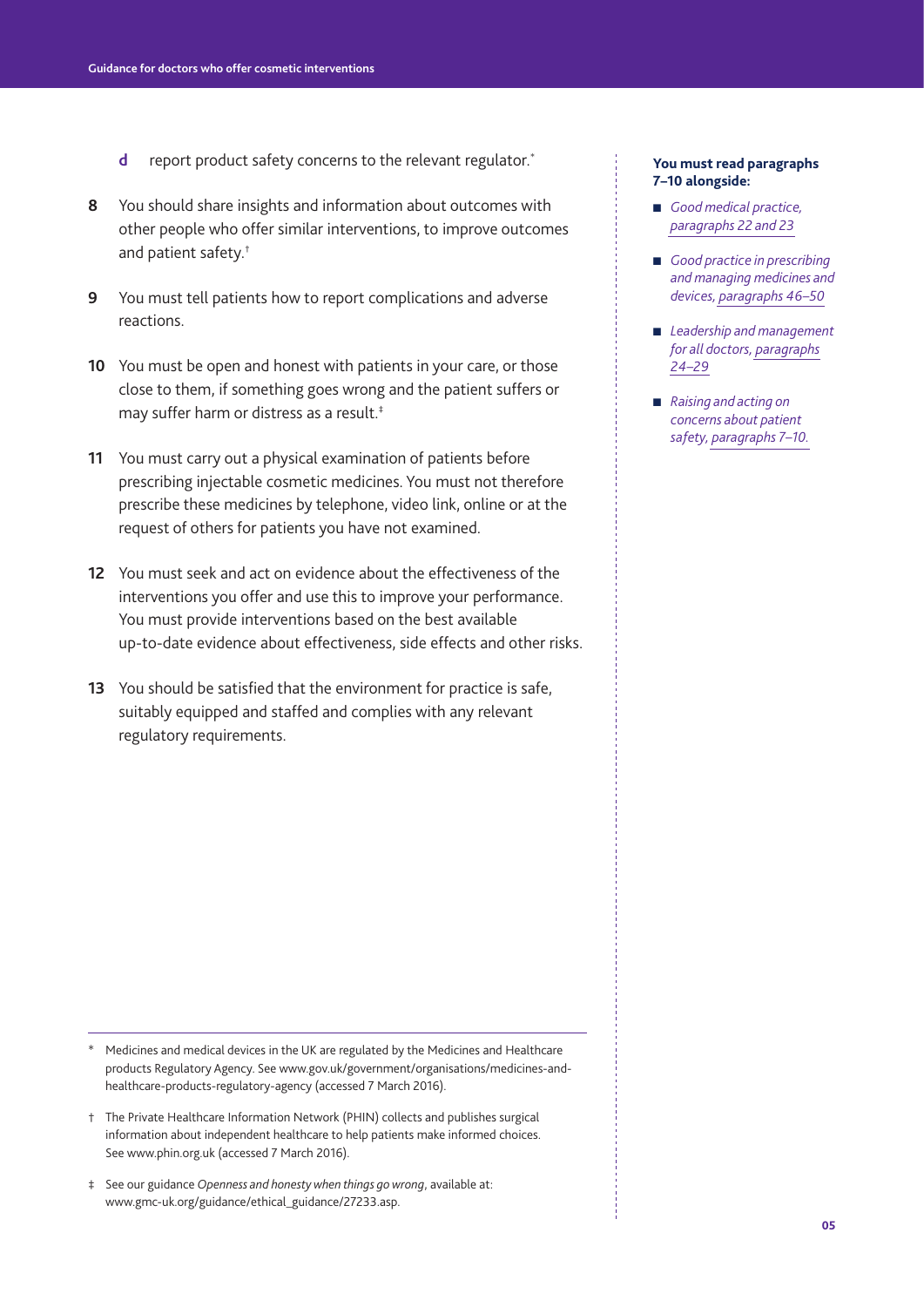# **Communication, partnership and teamwork**\*

**14** You must communicate clearly and respectfully with patients, listening to their questions and concerns and considering any needs they may have for support to participate effectively in decision making.

# **Seeking patients' consent**

**15** You must be familiar with the guidance in *Consent: patients and doctors making decisions together*. In the following paragraphs, we've highlighted key points from the guidance, which are important to protecting patients' interests in relation to cosmetic interventions.

# **Responsibility for seeking consent for cosmetic interventions**

**16** If you are the doctor who will be carrying out the intervention, it is your responsibility to discuss it with the patient and seek their consent – you must not delegate this responsibility. It is essential to a shared understanding of expectations and limitations that consent to a cosmetic intervention is sought by the doctor who will perform it, or supervise its performance by another practitioner.

# **Responding to requests for cosmetic interventions**

- **17** If a patient requests an intervention, you must follow the guidance in *Consent*, including consideration of the patient's medical history. You must ask the patient why they would like to have the intervention and the outcome they hope for, before assessing whether the intervention is appropriate and likely to meet their needs.
- **18** If you believe the intervention is unlikely to deliver the desired outcome or to be of overall benefit to the patient, you must discuss this with the patient and explain your reasoning. If, after discussion, you still believe the intervention will not be of benefit to the patient, you must not provide it. You should discuss other options available to the patient and respect their right to seek a second opinion.
- **19** When you discuss interventions and options with a patient, you must consider their vulnerabilities and psychological needs. You must satisfy yourself that the patient's request for the cosmetic intervention is voluntary.

#### **You must read paragraph 17 alongside:**

- *Good medical practice*, *[paragraphs 15 and 16](http://www.gmc-uk.org/static/documents/content/GMP_.pdf#page=9)*
- *[Consent: patients and doctors](http://www.gmc-uk.org/static/documents/content/Consent_-_English_1015.pdf#page=22)  [making decisions together,](http://www.gmc-uk.org/static/documents/content/Consent_-_English_1015.pdf#page=22)  [paragraphs 44, 47 and 49.](http://www.gmc-uk.org/static/documents/content/Consent_-_English_1015.pdf#page=22)*

#### **You must read paragraph 19 alongside:**

■ *[Consent: patients and doctors](http://www.gmc-uk.org/static/documents/content/Consent_-_English_1015.pdf#page=21)  [making decisions together,](http://www.gmc-uk.org/static/documents/content/Consent_-_English_1015.pdf#page=21)  [paragraphs 41 and 42](http://www.gmc-uk.org/static/documents/content/Consent_-_English_1015.pdf#page=21).*

<sup>\*</sup> See our *Guidance for doctors acting as responsible consultants or clinicians,* available at: [www.gmc-uk.org/guidance/ethical\\_guidance/25335.asp.](http://www.gmc-uk.org/guidance/ethical_guidance/25335.asp)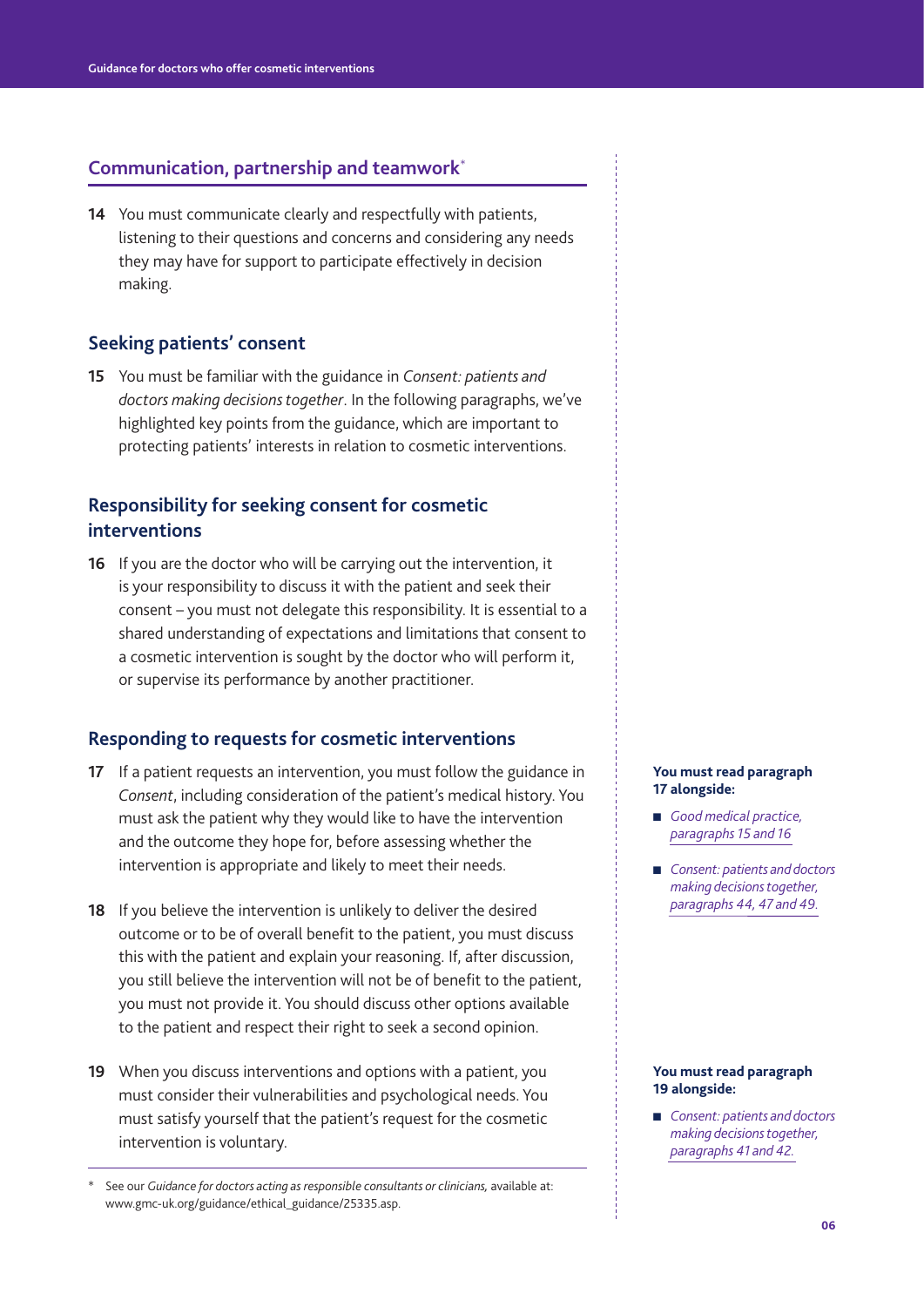- **20** You must explain any monitoring or follow-up care requirements at the outset. You must tell patients if implanted medical devices may need to be removed or replaced and after how long.
- **21** You must tell prospective patients if alternative interventions are available that could meet their needs with less risk, including from other practitioners.

# **Discussing side effects, complications and other risks**

- **22** You must give patients clear, accurate information about the risks of the proposed intervention and any associated procedures, including anaesthesia and sedation,\* following the guidance in *Consent* (paragraphs 28–36).
- **23** You must talk to the patient about any adverse outcomes that may result from the proposed intervention, paying particular attention to those the patient is most concerned about.† You must talk about the potential adverse physical and psychological impact of the intervention going wrong or failing to meet the patient's expectations.

# **Giving patients time for reflection**

- **24** You must give the patient the time and information they need to reach a voluntary and informed decision about whether to go ahead with an intervention.
- **25** The amount of time patients need for reflection and the amount and type of information they will need depend on several factors. These include the invasiveness, complexity, permanence and risks of the intervention, how many intervention options the patient is considering and how much information they have already considered about a proposed intervention.
- **26** You must tell the patient they can change their mind at any point.

#### **You must read paragraph 22 alongside:**

■ *Consent: patients and [doctors making decisions](http://www.gmc-uk.org/static/documents/content/Consent_-_English_1015.pdf#page=18)  [together, paragraphs 28–36.](http://www.gmc-uk.org/static/documents/content/Consent_-_English_1015.pdf#page=18)*

#### **You must read paragraph 25 alongside:**

■ *Consent: patients and [doctors making decisions](http://www.gmc-uk.org/static/documents/content/Consent_-_English_1015.pdf#page=24)  [together, paragraphs 52](http://www.gmc-uk.org/static/documents/content/Consent_-_English_1015.pdf#page=24)  [and 53.](http://www.gmc-uk.org/static/documents/content/Consent_-_English_1015.pdf#page=24)*

<sup>\*</sup> See the Royal College of Anaesthetists' *Safe Sedation Practice for Healthcare Procedures: Standards and Guidance*, available at: [www.rcoa.ac.uk/document-store/safe-sedation](http://www.rcoa.ac.uk/document-store/safe-sedation-practice-healthcare-procedures-standards-and-guidance)[practice-healthcare-procedures-standards-and-guidance](http://www.rcoa.ac.uk/document-store/safe-sedation-practice-healthcare-procedures-standards-and-guidance) (accessed 7 March 2016).

<sup>†</sup> See *Montgomery v Lanarkshire Health Board (Scotland)* [2015] UKSC 11.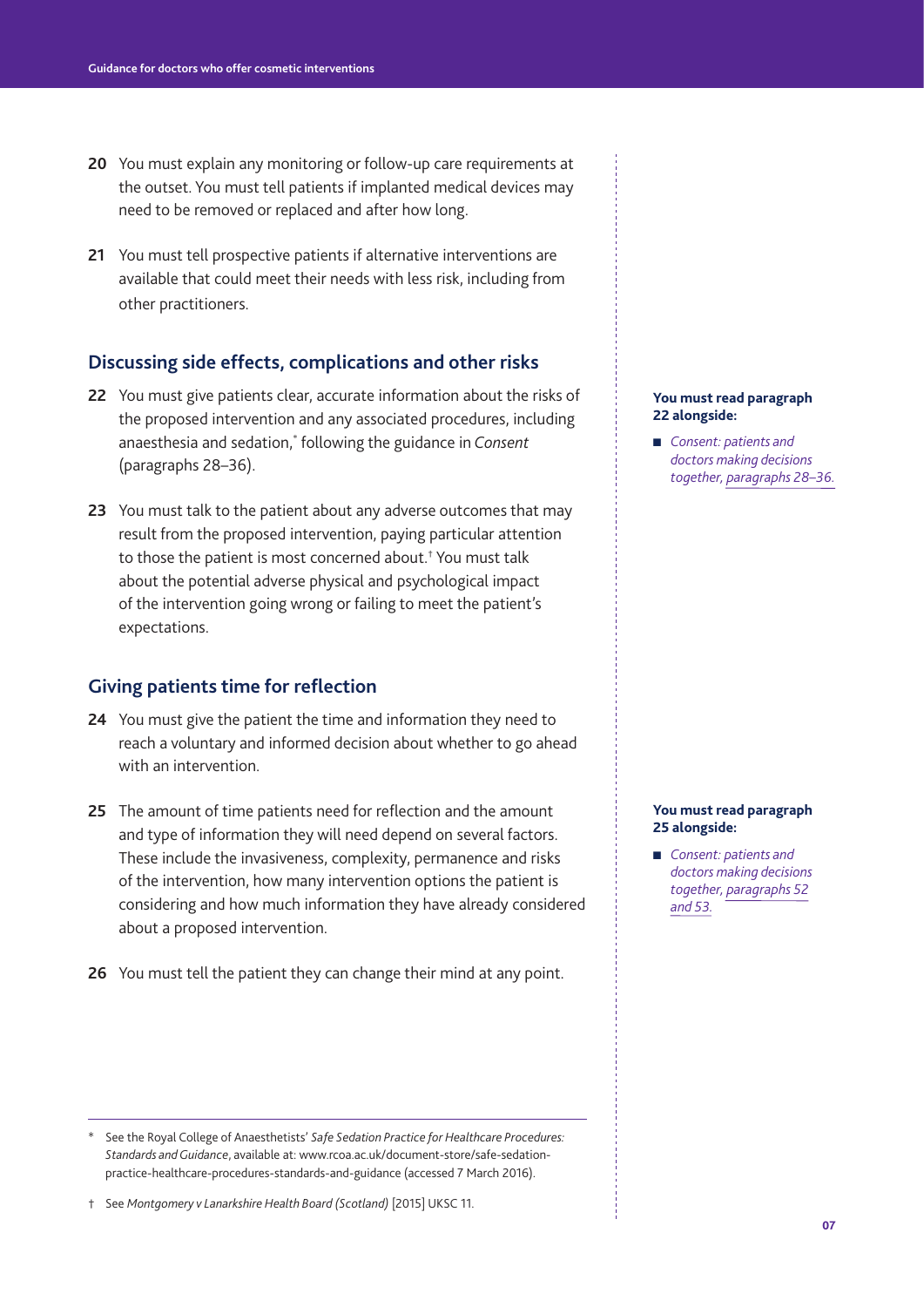**27** You must consider whether it is necessary to consult the patient's GP to inform the discussion about benefits and risks. If so, you must seek the patient's permission and, if they refuse, discuss their reasons for doing so and encourage them to allow you to contact their GP. If the patient is determined not to involve their GP, you must record this in their notes and consider how this affects the balance of risk and benefit and whether you should go ahead with the intervention.

### **Being clear about fees and charges**

- **28** You must explain your charges clearly, so patients know the financial implications of any decision to proceed to the next stage or to withdraw.
- **29** You must be clear about what is included in quoted prices and what other charges might be payable, including possible charges for revision or routine follow up.

## **Treating adult patients who lack capacity**

- **30** If you consider providing an intervention for an adult who lacks capacity to make the decision about whether to go ahead with the intervention, you must follow the advice in paragraphs 62–79 of our *Consent* guidance. The advice in these paragraphs takes account of the legal requirements across the UK that govern decision-making with adults who lack capacity.
- **31** You must seek and take account of the views of people close to the patient, as well as any information you and the healthcare team may have about the patient's wishes, feelings, beliefs and values. Your approach to consulting with those close to the patient should follow the advice on sharing information set out in paragraphs 18–25 of our *Consent* guidance.

#### **You must read paragraph 30 alongside:**

■ *Consent: patients and [doctors making decisions](http://www.gmc-uk.org/static/documents/content/Consent_-_English_1015.pdf#page=28)  [together, paragraphs 62–79.](http://www.gmc-uk.org/static/documents/content/Consent_-_English_1015.pdf#page=28)*

#### **You must read paragraph 31 alongside:**

■ *Consent: patients and [doctors making decisions](http://www.gmc-uk.org/static/documents/content/Consent_-_English_1015.pdf#page=14)  [together, paragraphs 18–25.](http://www.gmc-uk.org/static/documents/content/Consent_-_English_1015.pdf#page=14)*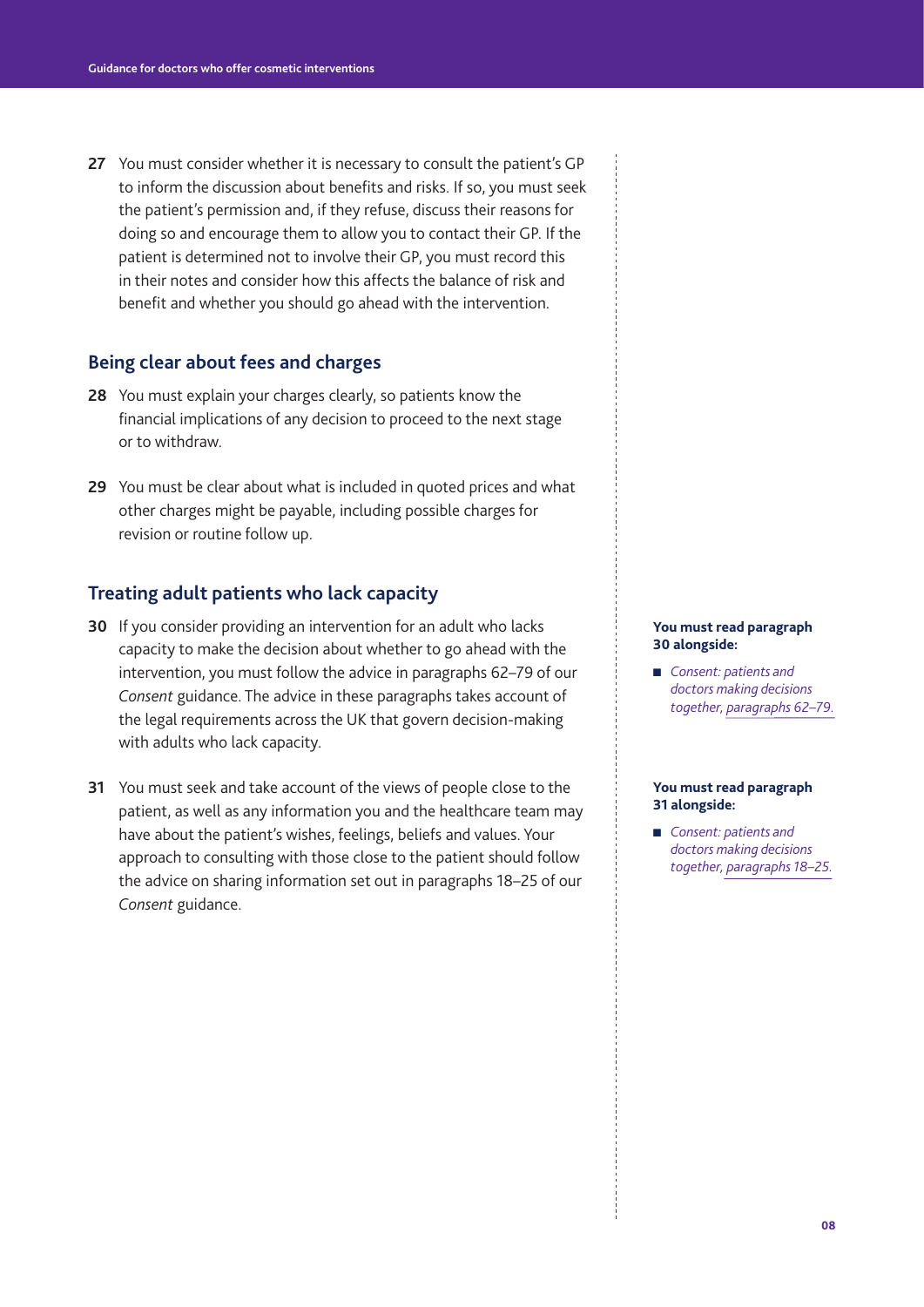## **Treating children and young people\***

- **32** If providing treatment to children, you should be familiar with the detailed advice in *0–18 years: guidance for all doctors*, which includes the key points set out in this section of guidance. You should take particular care if you consider providing cosmetic interventions for children or young people – you should make sure the environment for practice is appropriate to paediatric care, and work with multidisciplinary teams that provide expertise in treating children and young people where necessary.
- **33** You must only provide interventions that are in the best interests<sup>†</sup> of the child or young person. If a young person has capacity to decide whether to undergo an intervention, you should still encourage them to involve their parents in making their decision.
- **34** A parent<sup>‡</sup> can consent to an intervention for a child or young person who does not have the maturity and capacity to make the decision, but you should involve the child in the decision as much as possible. If you judge that the child does not want to have the cosmetic intervention, then you must not perform it.
- **35** Your marketing activities must not target children or young people, through either their content or placement.

## **Providing continuity of care**

- **36** You should consider whether you or a colleague will need to review the patient's response to the intervention and make sure the patient understands whether you recommend a follow-up appointment.
- **37** You must make sure the patient has the medicines or equipment they need to care for themselves after an intervention.
- **38** You must make sure that your patients know how to contact you or another named<sup>§</sup> suitably-qualified person if they experience complications outside your normal working hours.

- ‡ 'Parents' are people with parental responsibility.
- § See our *Guidance for doctors acting as responsible consultants or clinicians*.

#### **You must read paragraph 32 alongside:**

■ *[0–18 years: guidance for all](http://www.gmc-uk.org/static/documents/content/0-18_years_-_English_1015.pdf#page=9)  [doctors, paragraphs 12](http://www.gmc-uk.org/static/documents/content/0-18_years_-_English_1015.pdf#page=9)  [and 22.](http://www.gmc-uk.org/static/documents/content/0-18_years_-_English_1015.pdf#page=13)*

See our guidance 0–18 years: quidance for all doctors for more information about the general principles you should follow, in addition to this guidance, when you treat children and young people.

<sup>†</sup> See paragraphs 12 and 13 of *0–18 years: guidance for all doctors* for guidance on assessing best interests.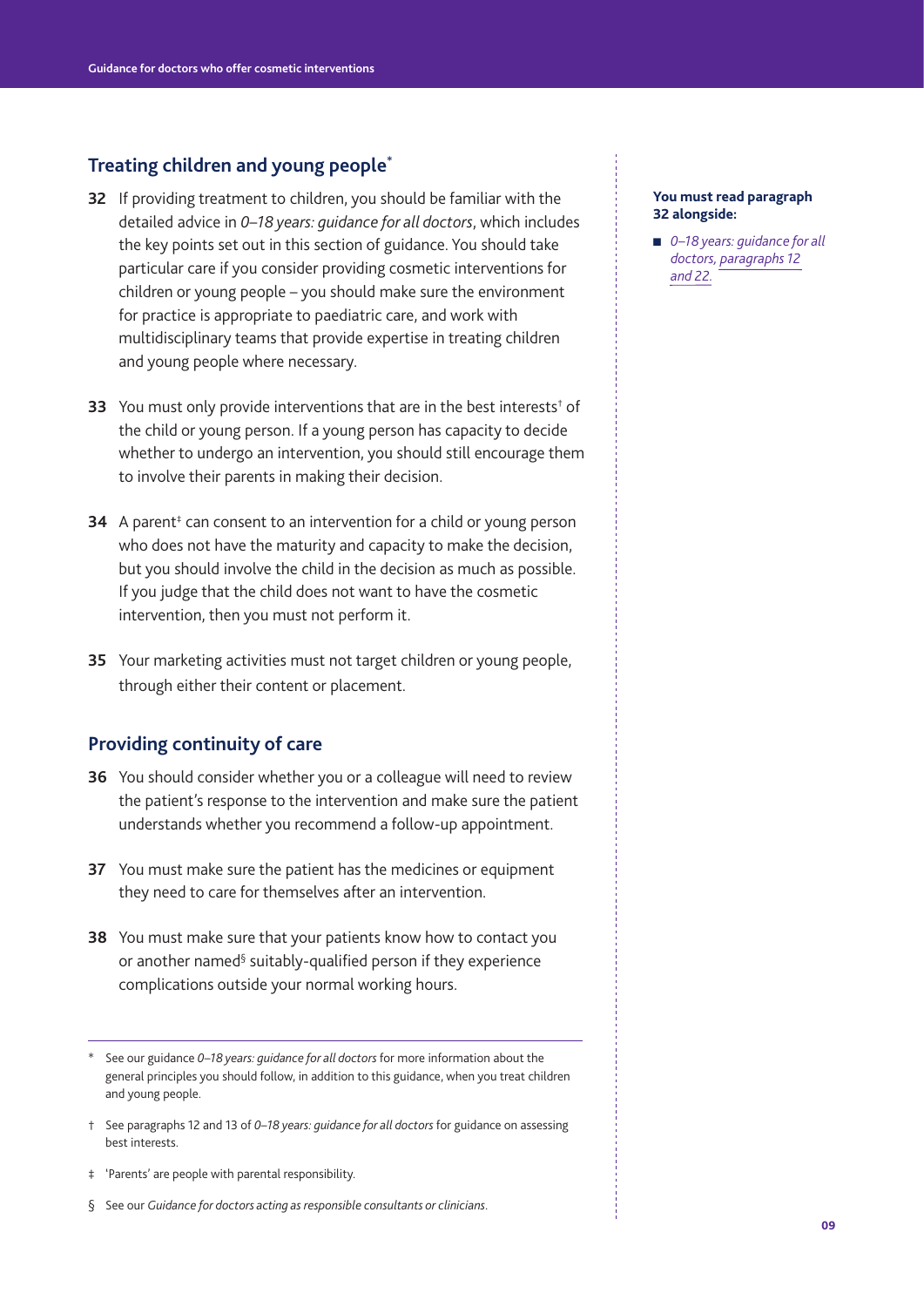- **39** You should give patients written information that explains the intervention they have received in enough detail to enable another doctor to take over the patient's care. This should include relevant information about the medicines or devices used. You should also send this information, with the patient's consent, to their GP, and any other doctors treating them, if it is likely to affect their future healthcare. If the patient objects to the information being sent to their doctor, you must record this in their notes and you will be responsible for providing the patient's follow-up care.
- **40** You should organise your records in a way that allows identification of patients who have been treated with a particular device or medicine in the event of product safety concerns or regulatory enquiries.
- **41** You must keep records that contain personal information about patients securely and in line with:
	- **a** any data protection requirements
	- **b** our *Confidentiality* guidance
	- **c** guidance published by the UK health departments, even when the interventions are provided outside the National Health Service.

# **Working with colleagues\***

- **42** You must make sure that anyone you delegate† care to has the necessary knowledge, skills and training and is appropriately supervised.
- **43** You must work effectively with healthcare professionals and others involved in providing care. You must respect the skills of colleagues within multidisciplinary teams and support them to deliver good patient care.

#### **You must read paragraph 41 alongside:**

■ *[Confidentiality, paragraphs](http://www.gmc-uk.org/static/documents/content/Confidentiality_-_English_1015.pdf#page=10)  [12–16](http://www.gmc-uk.org/static/documents/content/Confidentiality_-_English_1015.pdf#page=10) [and 64–66.](http://www.gmc-uk.org/static/documents/content/Confidentiality_-_English_1015.pdf#page=28)*

<sup>\*</sup> 'Colleagues' include anyone a doctor works with, in and outside their team, whether or not they are also doctors.

<sup>†</sup> See our guidance *Delegation and referral*, available at: [www.gmc-uk.org/guidance/ethical\\_guidance/21187.asp.](http://www.gmc-uk.org/guidance/ethical_guidance/21187.asp)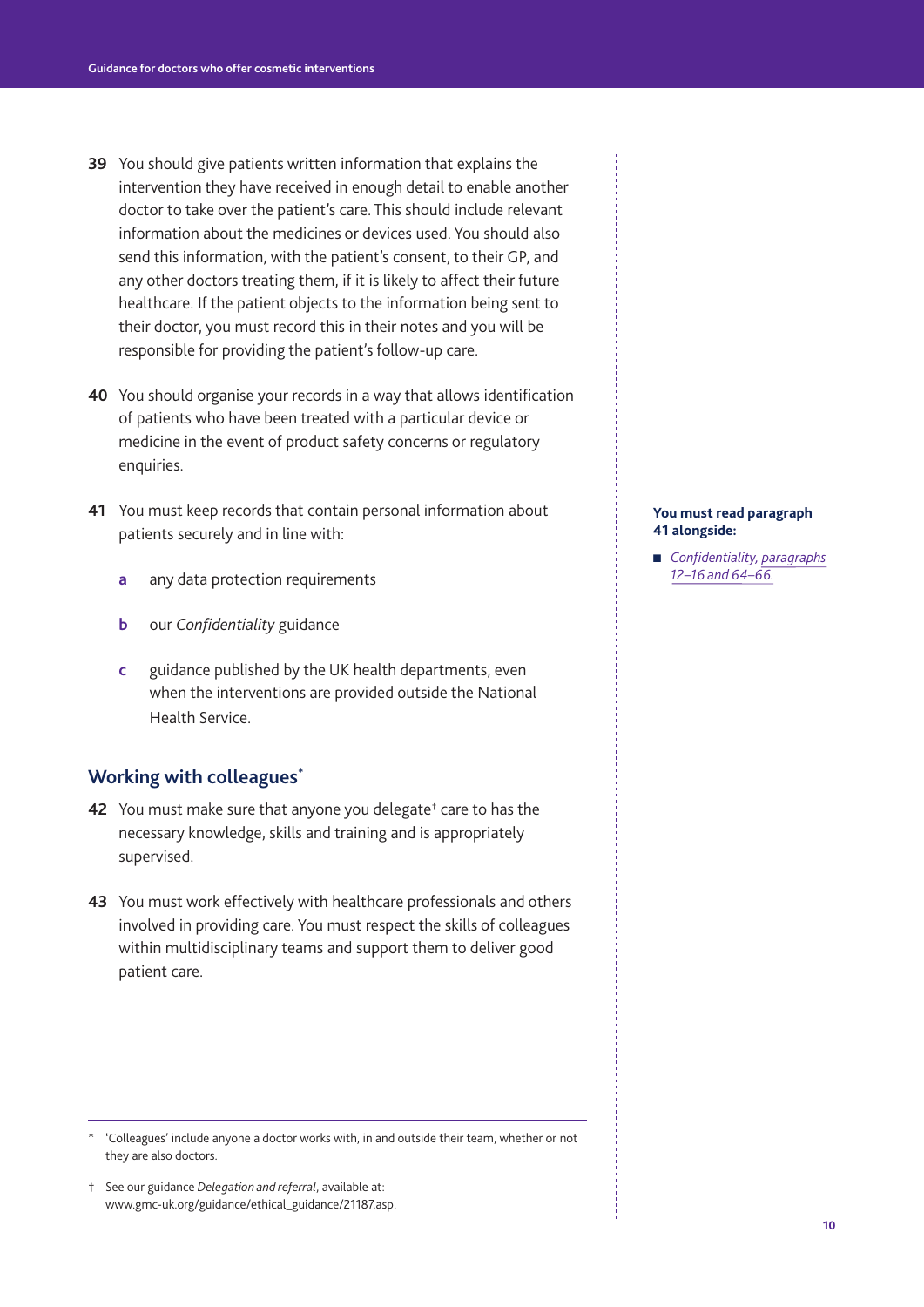- **44** You must ask for advice from colleagues if the patient has a health condition that lies outside your field of expertise and that may be relevant to the intervention or the patient's request.
- **45** You must make sure you build a support network of experienced professional colleagues who can support and advise you. You should ask for advice when you treat patients who may need psychological or other expert assessment or support.

# **Maintaining trust**

## **Honesty**

**46** You must always be honest and never misleading about your skills, experience, qualifications, professional status and current role.

# **Communicating information about your services**

- **47** When advertising your services, you must follow the regulatory codes and guidelines set by the Committee of Advertising Practice.**\***
- **48** You must make sure the information you publish is factual and can be checked, and does not exploit patients' vulnerability or lack of medical knowledge.
- **49** Your marketing must be responsible.† It must not minimise or trivialise the risks of interventions and must not exploit patients' vulnerability. You must not claim that interventions are risk free.
- **50** If patients will need to have a medical assessment before you can carry out an intervention, your marketing must make this clear.
- **51** You must not mislead about the results you are likely to achieve. You must not falsely claim or imply that certain results are guaranteed from an intervention.

<sup>\*</sup> The Committee of Advertising Practice (2013) *Marketing of Cosmetic Interventions,* available at: [bit.ly/CAP\\_cosmeticmarketing](http://www.cap.org.uk/~/media/Files/CAP/Help%20notes%20new/CosmeticSurgeryMarketingHelpNote.ashx) (accessed 7 March 2016).

<sup>†</sup> Treatments You Can Trust (2015) *Policy Statement on the Advertising and Promotion of Non-Surgical Cosmetic Injectable Treatments by providers on the Treatments You Can Trust Register*, available at: [www.treatmentsyoucantrust.org.uk/95-tyct-policy-statement-advertising](http://www.treatmentsyoucantrust.org.uk/95-tyct-policy-statement-advertising-non-surgical-cosmetic-treatments-2015?lang=en)[non-surgical-cosmetic-treatments-2015?lang=en](http://www.treatmentsyoucantrust.org.uk/95-tyct-policy-statement-advertising-non-surgical-cosmetic-treatments-2015?lang=en) (accessed 7 March 2016).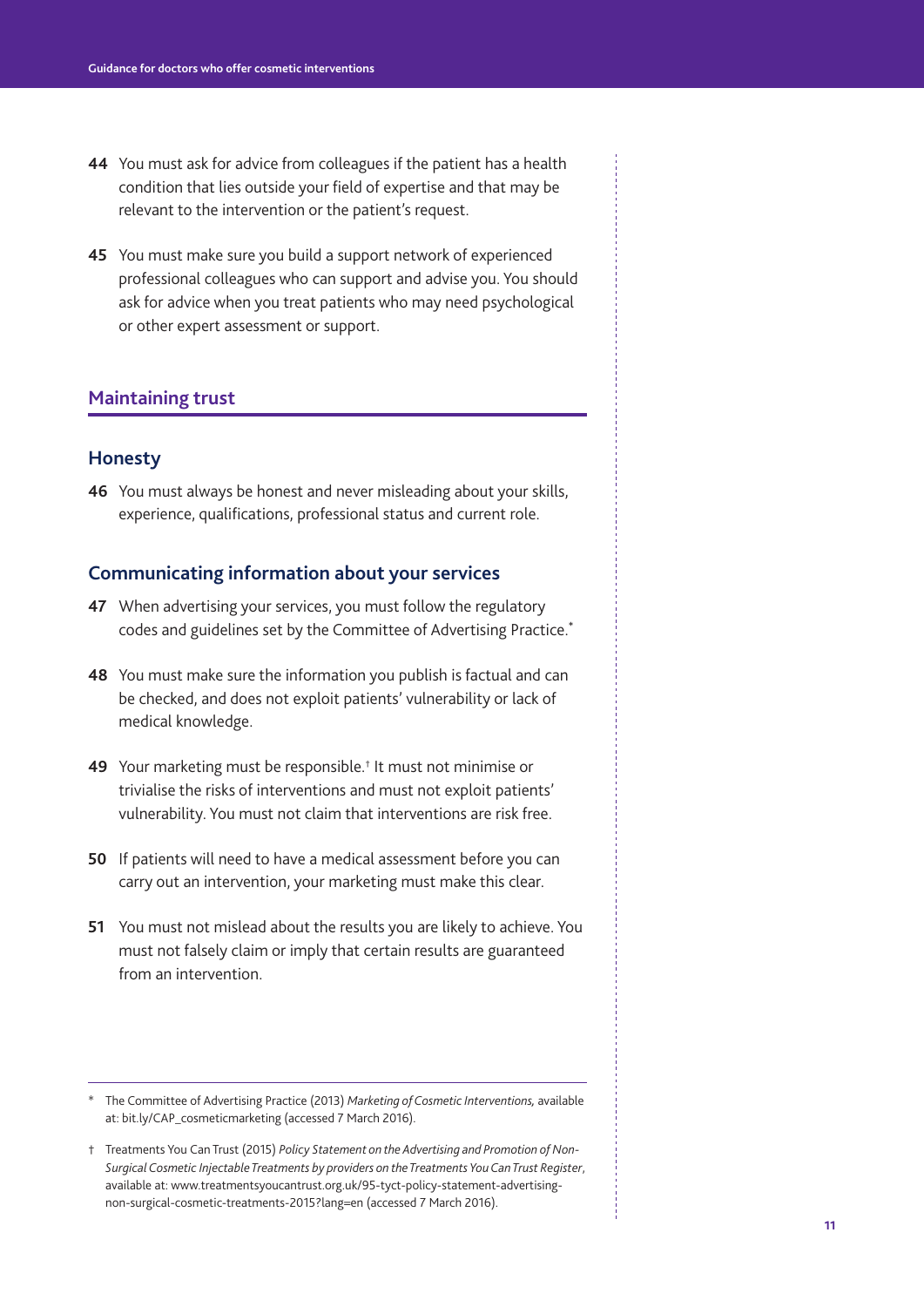- **52** You must not use promotional tactics in ways that could encourage people to make an ill-considered decision.
- **53** You must not provide your services as a prize.
- **54** You must not knowingly allow others to misrepresent you or offer your services in ways that would conflict with this guidance.

# **Honesty in financial dealings**

- **55** You must be open and honest with your patients about any financial or commercial interests that could be seen to affect the way you prescribe for, advise, treat, refer or commission services for them.
- **56** You must not allow your financial or commercial interests in a cosmetic intervention, or an organisation providing cosmetic interventions, to affect your recommendations to patients or your adherence to expected good standards of care.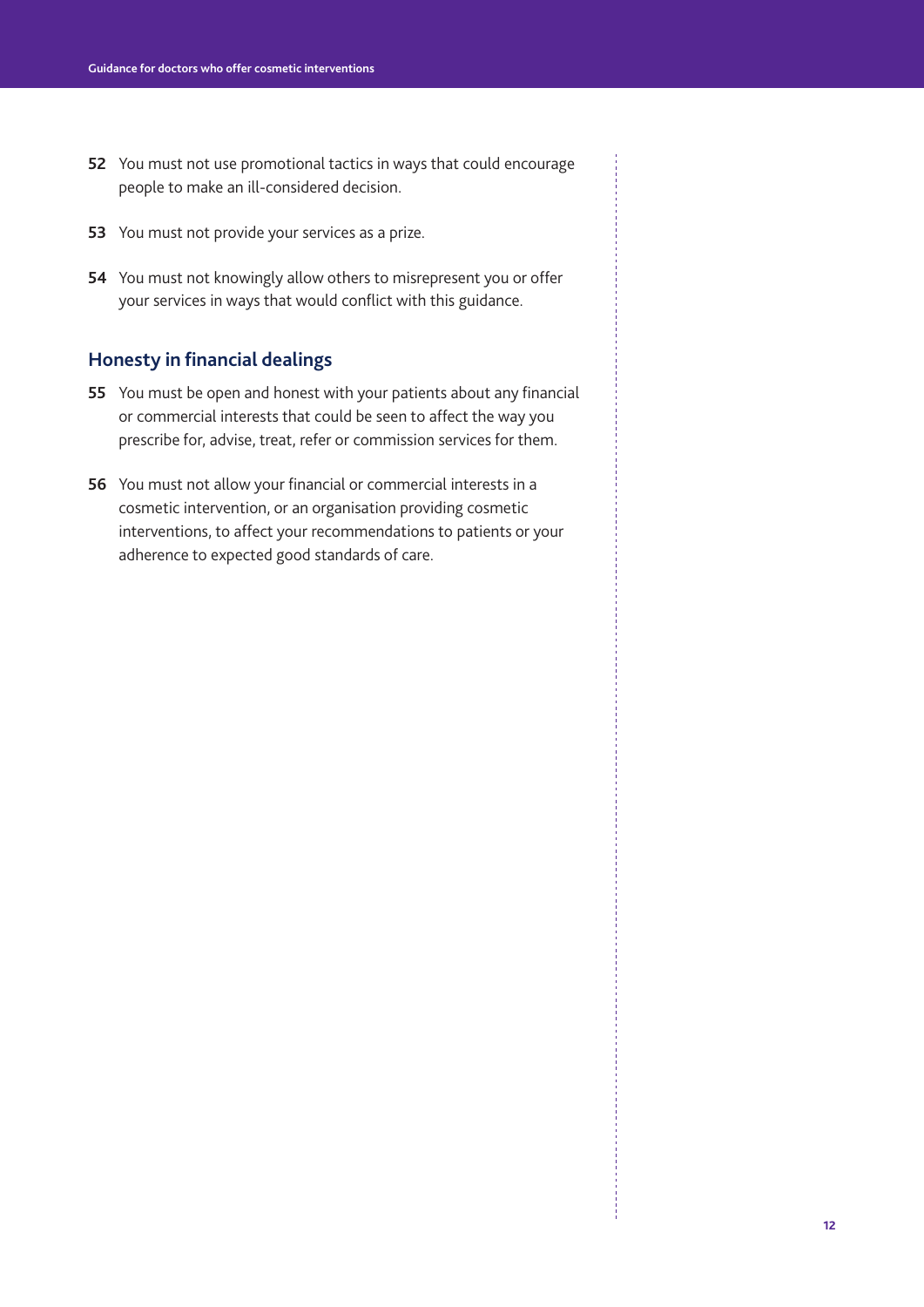# Annex

**The following are selected extracts from our other pieces of guidance for doctors, which you must read alongside this guidance.**

# *Good medical practice*

- **15** You must provide a good standard of practice and care. If you assess, diagnose or treat patients, you must:
	- **a** adequately assess the patient's conditions, taking account of their history (including the symptoms and psychological, spiritual, social and cultural factors), their views and values; where necessary, examine the patient
	- **b** promptly provide or arrange suitable advice, investigations or treatment where necessary
	- **c** refer a patient to another practitioner when this serves the patient's needs.
- **16** In providing clinical care you must:
	- **a** prescribe drugs or treatment, including repeat prescriptions, only when you have adequate knowledge of the patient's health and are satisfied that the drugs or treatment serve the patient's needs
	- **b** provide effective treatments based on the best available evidence
	- **c** take all possible steps to alleviate pain and distress whether or not a cure may be possible
	- **d** consult colleagues where appropriate
- **e** respect the patient's right to seek a second opinion
- **f** check that the care or treatment you provide for each patient is compatible with any other treatments the patient is receiving, including (where possible) selfprescribed over-the-counter medications
- **g** wherever possible, avoid providing medical care to yourself or anyone with whom you have a close personal relationship.
- **22** You must take part in systems of quality assurance and quality improvement to promote patient safety. This includes:

- **a** taking part in regular reviews and audits of your own work and that of your team, responding constructively to the outcomes, taking steps to address any problems and carrying out further training where necessary
- **b** regularly reflecting on your standards of practice and the care you provide
- **c** reviewing patient feedback where it is available.
- **23** To help keep patients safe you must:
	- **a** contribute to confidential inquiries
	- **b** contribute to adverse event recognition
	- **c** report adverse incidents involving medical devices that put or have the potential to put the safety of a patient, or another person, at risk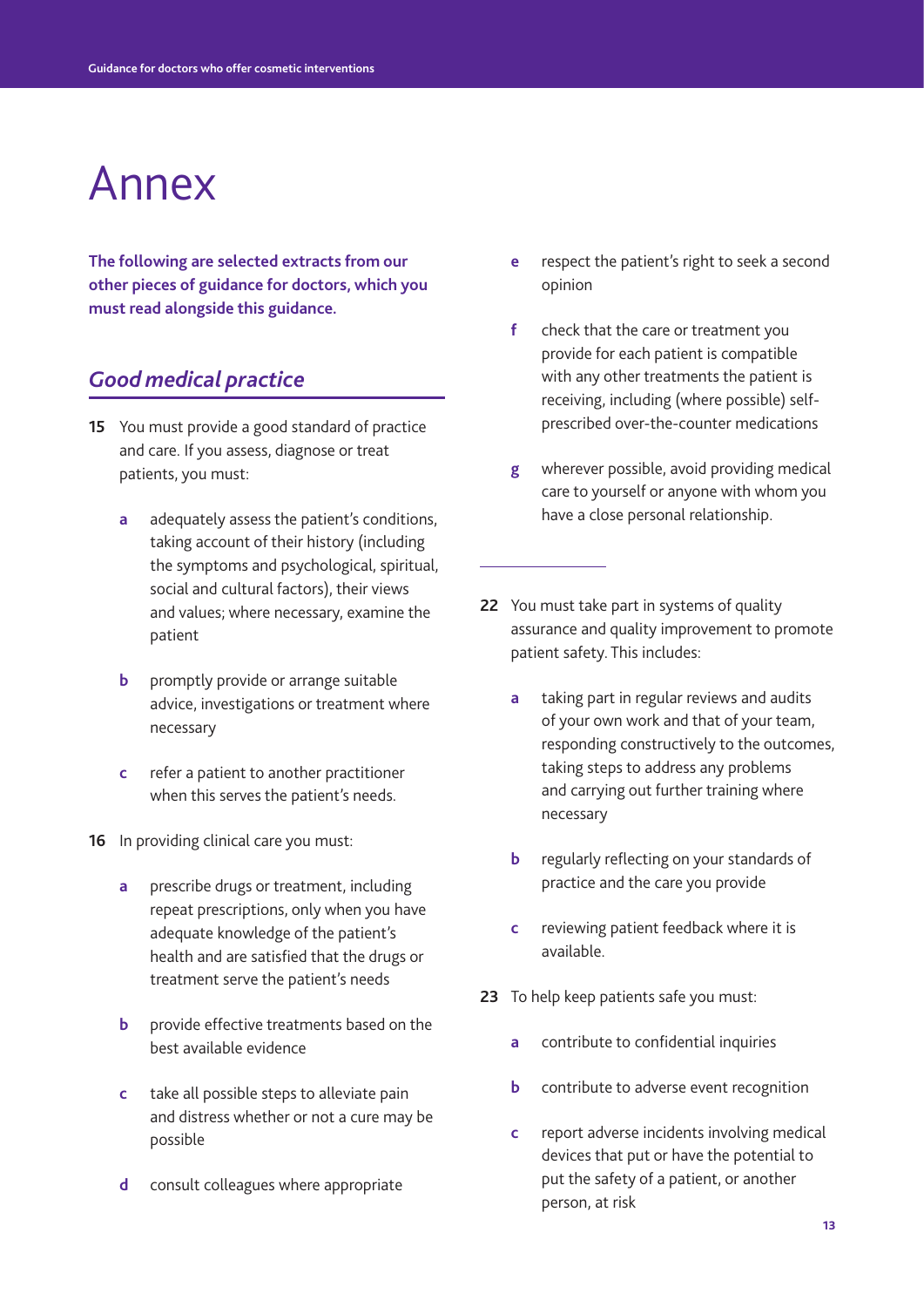- **d** report suspected adverse drug reactions
- **e** respond to requests from organisations monitoring public health.

When providing information for these purposes you should still respect patients' confidentiality.

# *Good practice in prescribing and managing medicines and devices*

- **46** Early, routine reporting of adverse reactions, incidents and near misses involving medicines and devices can allow performance and systems issues to be investigated, problems rectified and lessons learned. You must make reports in accordance with your employer or contracting body's local clinical governance procedures.
- **47** You must inform the Medicines and Healthcare products Regulatory Agency (MHRA) about:
	- **a** serious suspected adverse reactions to all medicines and all reactions to products marked with a Black Triangle in the British National Formulary and elsewhere using the Yellow Card Scheme
	- **b** adverse incidents involving medical devices, including those caused by human error that put, or have the potential to put, the safety of patients, healthcare professionals or others at risk. These incidents should also be reported to the medical device liaison officer within your organisation.
- **48** You should provide patients with information about how they can report suspected side effects directly to the MHRA.
- **49** You should also:
	- **a** check that all serious patient safety incidents are reported to the National Reporting and Learning System (in England and Wales), especially if such incidents are not automatically reported through clinical governance arrangements where you work
	- **b** where appropriate, inform the patient's general practitioner, the pharmacy that supplied the medicine, the local controlled drugs accountable officer and the medicines manufacturers of relevant adverse drug reactions and patient safety incidents.
- **50** You should respond to requests from the Drug Safety Research Unit for prescription-event monitoring data and information for studies on specific safety or pharmacovigilance issues.

# *Leadership and management for all doctors*

**24** Early identification of problems or issues with the performance of individuals, teams or services is essential to help protect patients.

# **All doctors**

- **25** You must take part in regular reviews and audits of the standards and performance of any team you work in, taking steps to resolve any problems.
- **26** You should be familiar with, and use, the clinical governance and risk management structures and processes within the organisations you work for or to which you are contracted. You must also follow the procedure where you work for reporting adverse incidents and near misses. This is because routinely identifying adverse incidents or near misses at an early stage can allow issues to be tackled, problems to be put right and lessons to be learnt.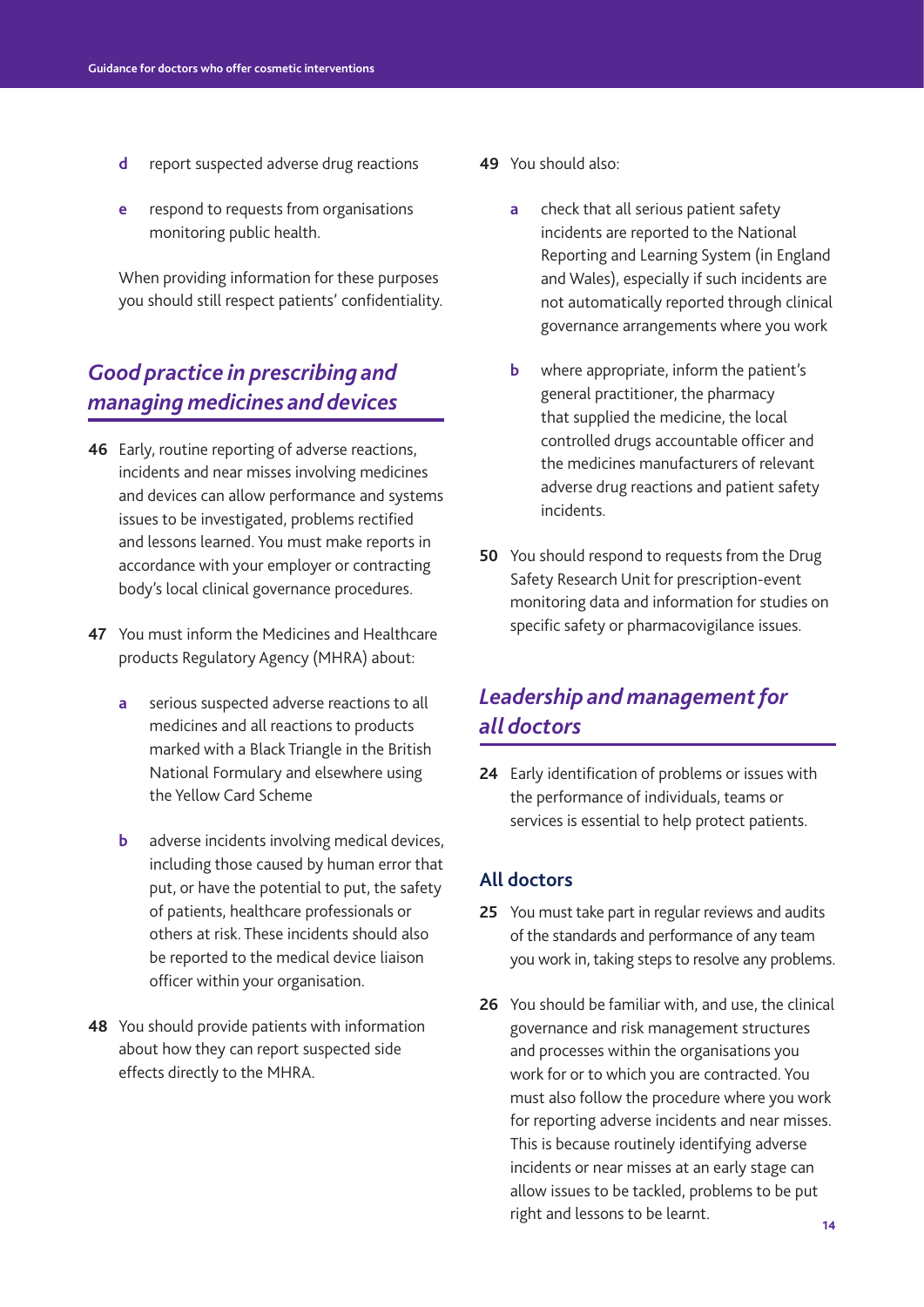**27** You must follow the guidance in *Good medical practice* and *Raising and acting on concerns about patient safety* when you have reason to believe that systems, policies, procedures or colleagues are, or may be, placing patients at risk of harm.

## **Doctors with extra responsibilities**

- **28** If you have a management role or responsibility, you must make sure that systems are in place to give early warning of any failure, or potential failure, in the clinical performance of individuals or teams. These should include systems for conducting audits and considering patient feedback. You must make sure that any such failure is dealt with quickly and effectively.
- **29** If you are managing or leading a team, you should make sure that systems, including auditing and benchmarking, are in place to monitor, review and improve the quality of the team's work. You must work with others to collect and share information on patient experience and outcomes. You must make sure that teams you manage are appropriately supported and developed and are clear about their objectives.

# *Raising and acting on concerns about patient safety*

### **Duty to raise concerns**

- **7** All doctors have a duty to raise concerns where they believe that patient safety or care is being compromised by the practice of colleagues or the systems, policies and procedures in the organisations in which they work. They must also encourage and support a culture in which staff can raise concerns openly and safely.
- **8** You must not enter into contracts or agreements with your employing or contracting body that seek to prevent you from or restrict you in raising concerns about patient safety. Contracts or agreements are void if they intend to stop an employee from making a protected disclosure.

## **Overcoming obstacles to reporting**

- **9** You may be reluctant to report a concern for a number of reasons. For example, because you fear that nothing will be done or that raising your concern may cause problems for colleagues; have a negative effect on working relationships; have a negative effect on your career; or result in a complaint about you.
- **10** If you are hesitating about reporting a concern for these reasons, you should bear the following in mind.
	- **a** You have a duty to put patients' interests first and act to protect them, which overrides personal and professional loyalties.
	- **b** The law provides legal protection against victimisation or dismissal for individuals who reveal information to raise genuine concerns and expose malpractice in the workplace.
	- **c** You do not need to wait for proof you will be able to justify raising a concern if you do so honestly, on the basis of reasonable belief and through appropriate channels, even if you are mistaken.

# *Consent: patients and doctors making decisions together*

### **Sharing information**

- **18** How you discuss a patient's diagnosis, prognosis and treatment options is often as important as the information itself. You should:
	- **a** share information in a way that the patient can understand and, whenever possible, in a place and at a time when they are best able to understand and retain it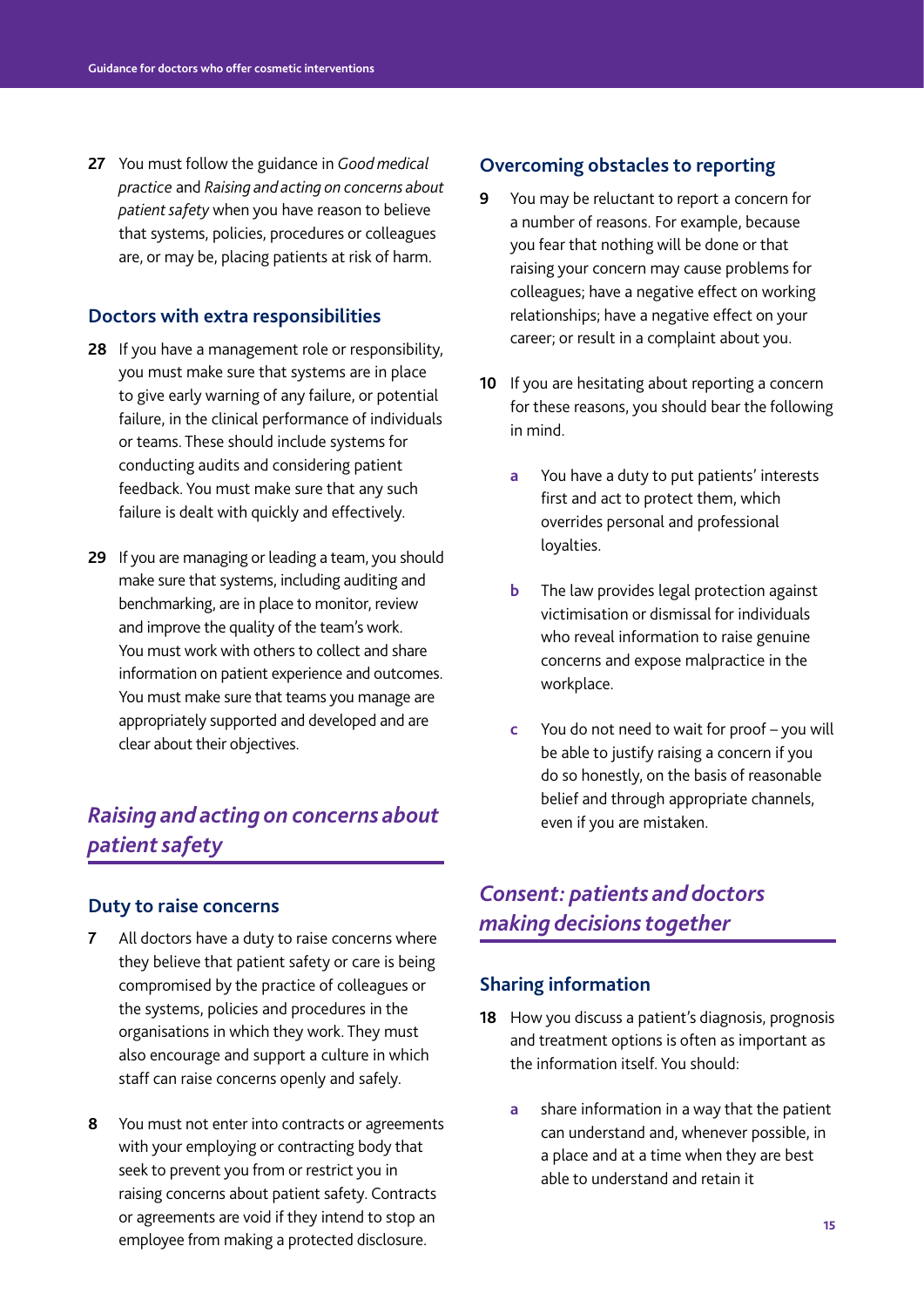- **b** give information that the patient may find distressing in a considerate way
- **c** involve other members of the healthcare team in discussions with the patient, if appropriate
- **d** give the patient time to reflect, before and after they make a decision, especially if the information is complex or what you are proposing involves significant risks
- **e** make sure the patient knows if there is a time limit on making their decision, and who they can contact in the healthcare team if they have any questions or concerns.
- **19** You should give information to patients in a balanced way. If you recommend a particular treatment or course of action, you should explain your reasons for doing so. But you must not put pressure on a patient to accept your advice.
- **20** You may need to support your discussions with patients by using written material, or visual or other aids. If you do, you must make sure the material is accurate and up to date.
- **21** You should check whether the patient needs any additional support to understand information, to communicate their wishes, or to make a decision. You should bear in mind that some barriers to understanding and communication may not be obvious; for example, a patient may have unspoken anxieties, or may be affected by pain or other underlying problems. You must make sure, wherever practical, that arrangements are made to give the patient any necessary support. This might include, for example: using an advocate or interpreter; asking those close to the patient about the patient's communication needs; or giving the patient a written or audio record of the discussion and any decisions that were made.

# **Involving families, carers and advocates**

**22** You should accommodate a patient's wishes if they want another person, such as a relative, partner, friend, carer or advocate, to be involved in discussions or to help them make decisions. In these circumstances, you should follow the guidance in paragraphs 7–21.

# **Obstacles to sharing information**

- **23** It is sometimes difficult, because of pressures on your time or the limited resources available, to give patients as much information or support in making decisions as you, or they, would like. To help in this, you should consider the role that other members of the healthcare team might play, and what other sources of information and support are available. These may be, for example, patient information leaflets, advocacy services, expert patient programmes, or support groups for people with specific conditions.
- **24** You should do your best to make sure that patients with additional needs, such as those with disabilities, have the time and support they need to make a decision. In all cases, you must treat patients fairly and not discriminate against them.
- **25** If you think that limits on your ability to give patients the time or information they need is seriously compromising their ability to make an informed decision, you should raise your concerns with your employing or contracting authority. See paragraph 25b of *Good medical practice* and the explanatory guidance *Raising and acting on concerns about patient safety*.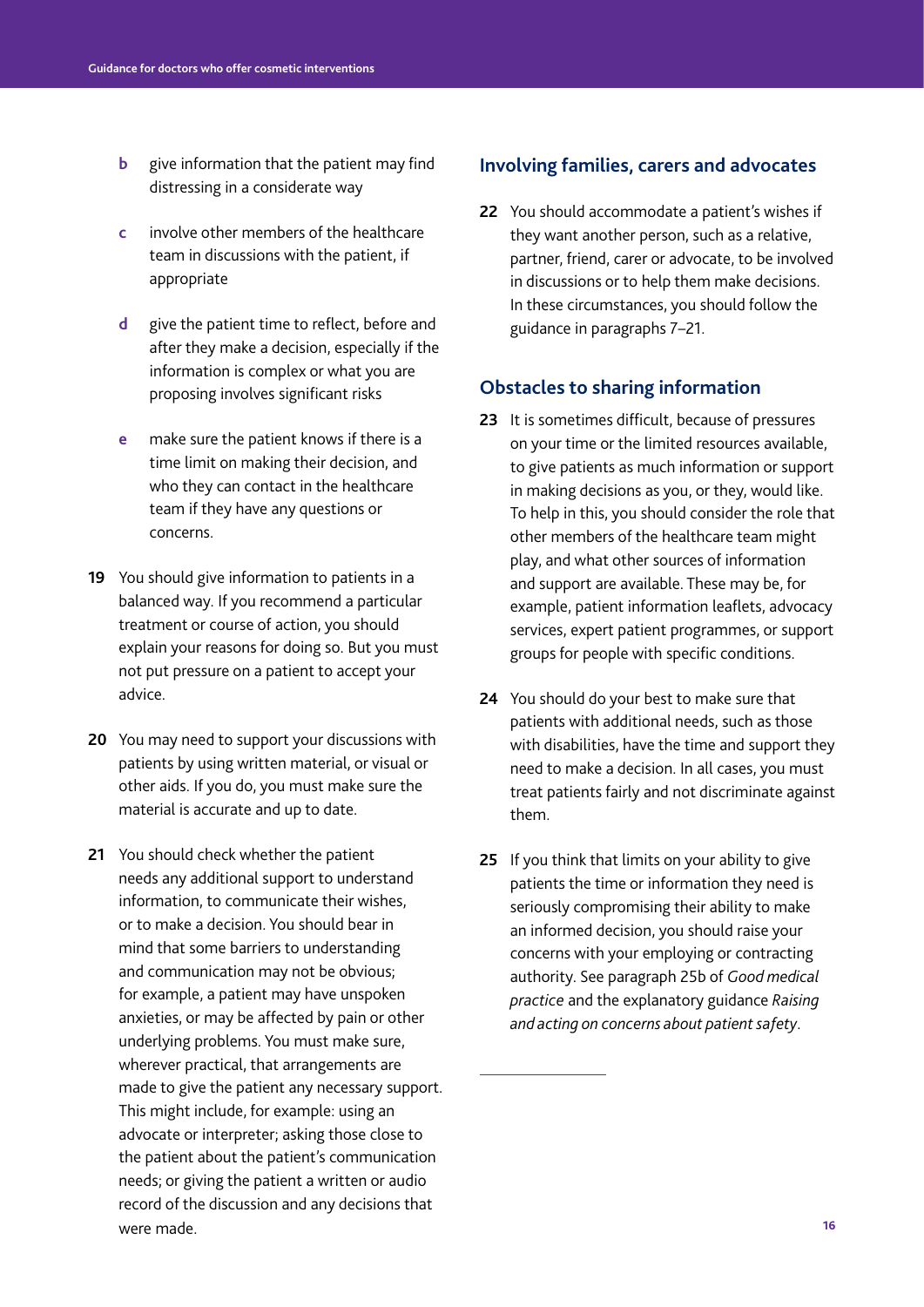# **Discussing side effects, complications and other risks**

- **28** Clear, accurate information about the risks of any proposed investigation or treatment, presented in a way patients can understand, can help them make informed decisions. The amount of information about risk that you should share with patients will depend on the individual patient and what they want or need to know. Your discussions with patients should focus on their individual situation and the risk to them.
- **29** In order to have effective discussions with patients about risk, you must identify the adverse outcomes that may result from the proposed options. This includes the potential outcome of taking no action. Risks can take a number of forms, but will usually be:
	- **a** side effects
	- **b** complications
	- **c** failure of an intervention to achieve the desired aim.

Risks can vary from common but minor side effects, to rare but serious adverse outcomes possibly resulting in permanent disability or death.

- **30** In assessing the risk to an individual patient, you must consider the nature of the patient's condition, their general health and other circumstances. These are variable factors that may affect the likelihood of adverse outcomes occurring.
- **31** You should do your best to understand the patient's views and preferences about any proposed investigation or treatment, and the adverse outcomes they are most concerned about. You must not make assumptions about a patient's understanding of risk or the importance they attach to different outcomes. You should discuss these issues with your patient.
- **32** You must tell patients if an investigation or treatment might result in a serious adverse outcome, even if the likelihood is very small. You should also tell patients about less serious side effects or complications if they occur frequently, and explain what the patient should do if they experience any of them.
- **33** You must give information about risk in a balanced way. You should avoid bias, and you should explain the expected benefits as well as the potential burdens and risks of any proposed investigation or treatment.
- **34** You must use clear, simple and consistent language when discussing risks with patients. You should be aware that patients may understand information about risk differently from you. You should check that the patient understands the terms that you use, particularly when describing the seriousness, frequency and likelihood of an adverse outcome. You should use simple and accurate written information or visual or other aids to explain risk, if they will help the patient to understand.
- **35** If a patient does not want to know about the possible risks of a proposed investigation or treatment, you must follow the guidance in paragraphs 13–17.
- **36** You must keep up to date with developments in your area of practice, which may affect your knowledge and understanding of the risks associated with the investigations or treatments that you provide.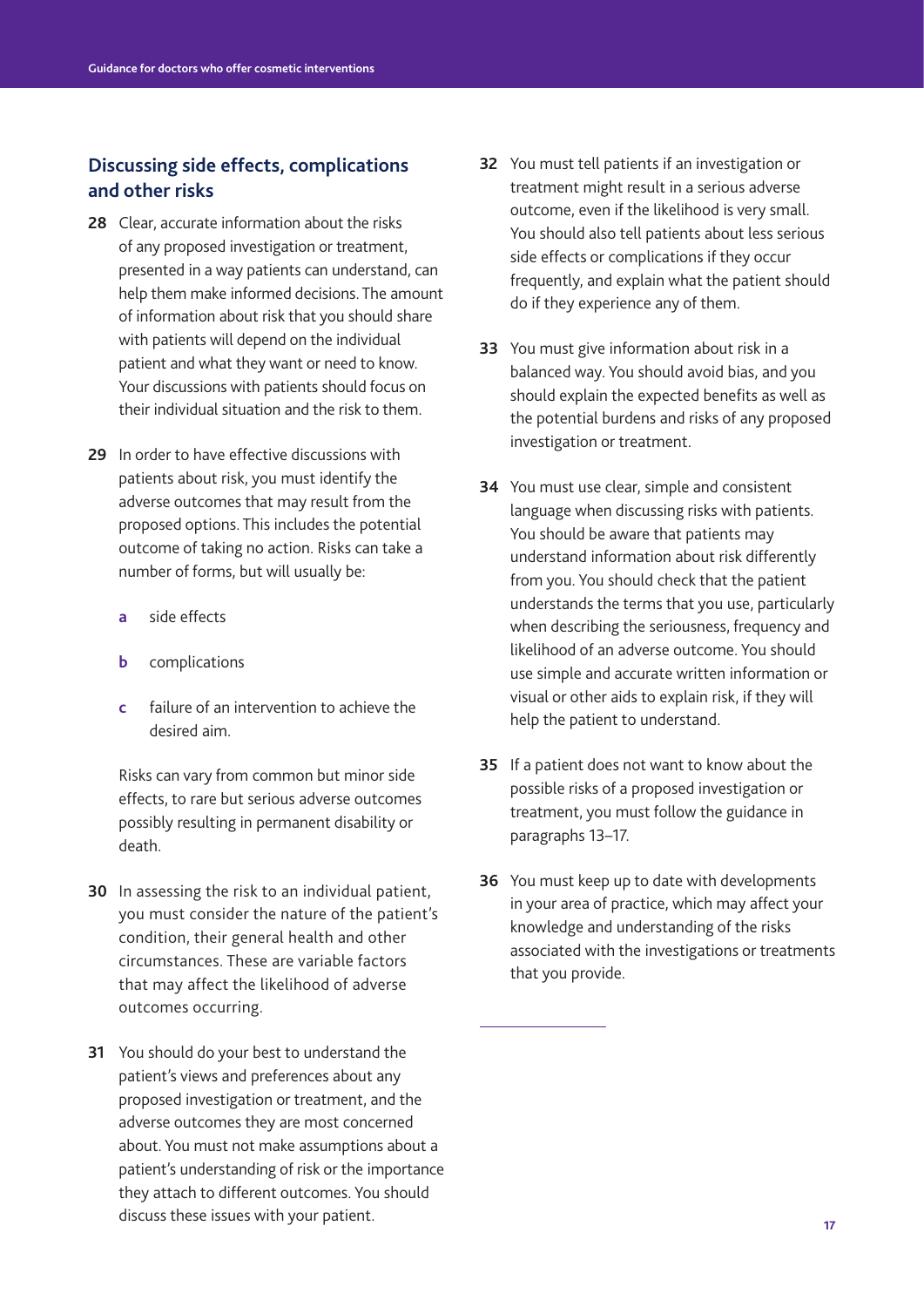## **Ensuring that decisions are voluntary**

- **41** Patients may be put under pressure by employers, insurers, relatives or others, to accept a particular investigation or treatment. You should be aware of this and of other situations in which patients may be vulnerable. Such situations may be, for example, if they are resident in a care home, subject to mental health legislation, detained by the police or immigration services, or in prison.
- **42** You should do your best to make sure that such patients have considered the available options and reached their own decision. If they have a right to refuse treatment, you should make sure that they know this and are able to refuse if they want to.

# **Expressions of consent**

**xxxxxxxxxxxxxxx**

**xxxxxxxxxxxxxxx**

**xxxxxxxxxxxxxxx**

- **44** Before accepting a patient's consent, you must consider whether they have been given the information they want or need, and how well they understand the details and implications of what is proposed. This is more important than how their consent is expressed or recorded.
- **47** In cases that involve higher risk, it is important that you get the patient's written consent. This is so that everyone involved understands what was explained and agreed.
- **49** You should also get written consent from a patient if:
	- **a** the investigation or treatment is complex or involves significant risks
- **b** there may be significant consequences for the patient's employment, or social or personal life
- **c** providing clinical care is not the primary purpose of the investigation or treatment
- **d** the treatment is part of a research programme or is an innovative treatment designed specifically for their benefit.

## **Reviewing decisions**

**xxxxxxxxxxxxxxx**

- **52** Before beginning treatment, you or a member of the healthcare team should check that the patient still wants to go ahead; and you must respond to any new or repeated concerns or questions they raise. This is particularly important if:
	- **a** significant time has passed since the initial decision was made
	- **b** there have been material changes in the patient's condition, or in any aspect of the proposed investigation or treatment
	- **c** new information has become available, for example about the risks of treatment or about other treatment options.
- **53** You must make sure that patients are kept informed about the progress of their treatment, and are able to make decisions at all stages, not just in the initial stage. If the treatment is ongoing, you should make sure that there are clear arrangements in place to review decisions and, if necessary, to make new ones.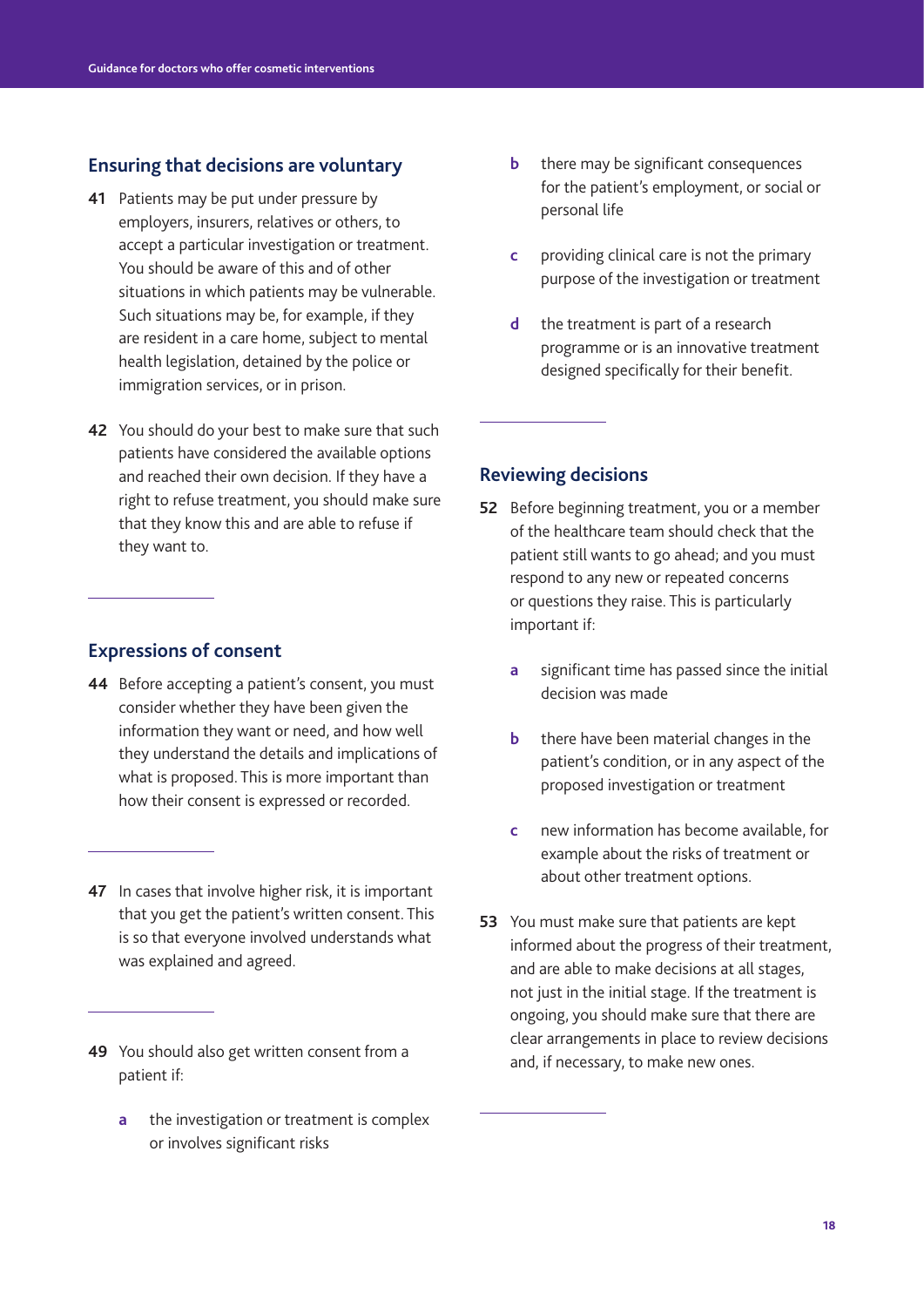# Part 3: Capacity issues

## **The legal framework**

- **62** Making decisions about treatment and care for patients who lack capacity is governed in England and Wales by the *Mental Capacity Act 2005*, and in Scotland by the *Adults with Incapacity (Scotland) Act 2000*. The legislation sets out the criteria and procedures to be followed in making decisions when patients lack capacity to make these decisions for themselves. It also grants legal authority to certain people to make decisions on behalf of patients who lack capacity. In Northern Ireland, there is currently no relevant primary legislation; and decision-making for patients without capacity is governed by the common law, which requires that decisions must be made in a patient's best interests. There is more information about legislation and case law in the legal annex to this guidance.
- **63** The guidance that follows is consistent with the law across the UK. It is important that you keep up to date with, and comply with, the laws and codes of practice that apply where you work. If you are unsure about how the law applies in a particular situation, you should consult your defence body or professional association, or seek independent legal advice.

# **Presumption of capacity**

**64** You must work on the presumption that every adult patient has the capacity to make decisions about their care, and to decide whether to agree to, or refuse, an examination, investigation or treatment. You must only regard a patient as lacking capacity once it is clear that, having been given all appropriate help and support, they cannot understand, retain, use or weigh up the information needed to make that decision, or communicate their wishes.

**65** You must not assume that a patient lacks capacity to make a decision solely because of their age, disability, appearance, behaviour, medical condition (including mental illness), their beliefs, their apparent inability to communicate, or the fact that they make a decision that you disagree with.

# **Maximising a patient's ability to make decisions**

- **66** A patient's ability to make decisions may depend on the nature and severity of their condition, or the difficulty or complexity of the decision. Some patients will always be able to make simple decisions, but may have difficulty if the decision is complex or involves a number of options. Other patients may be able to make decisions at certain times but not others, because fluctuations in their condition impair their ability to understand, retain or weigh up information, or communicate their wishes.
- **67** If a patient's capacity is affected in this way, you must follow the guidance in paragraphs 18–21, taking particular care to give the patient the time and support they need to maximise their ability to make decisions for themselves. For example, you will need to think carefully about the extra support needed by patients with dementia or learning disabilities.
- **68** You must take all reasonable steps to plan for foreseeable changes in a patient's capacity to make decisions. This means that you should:
	- **a** discuss treatment options in a place and at a time when the patient is best able to understand and retain the information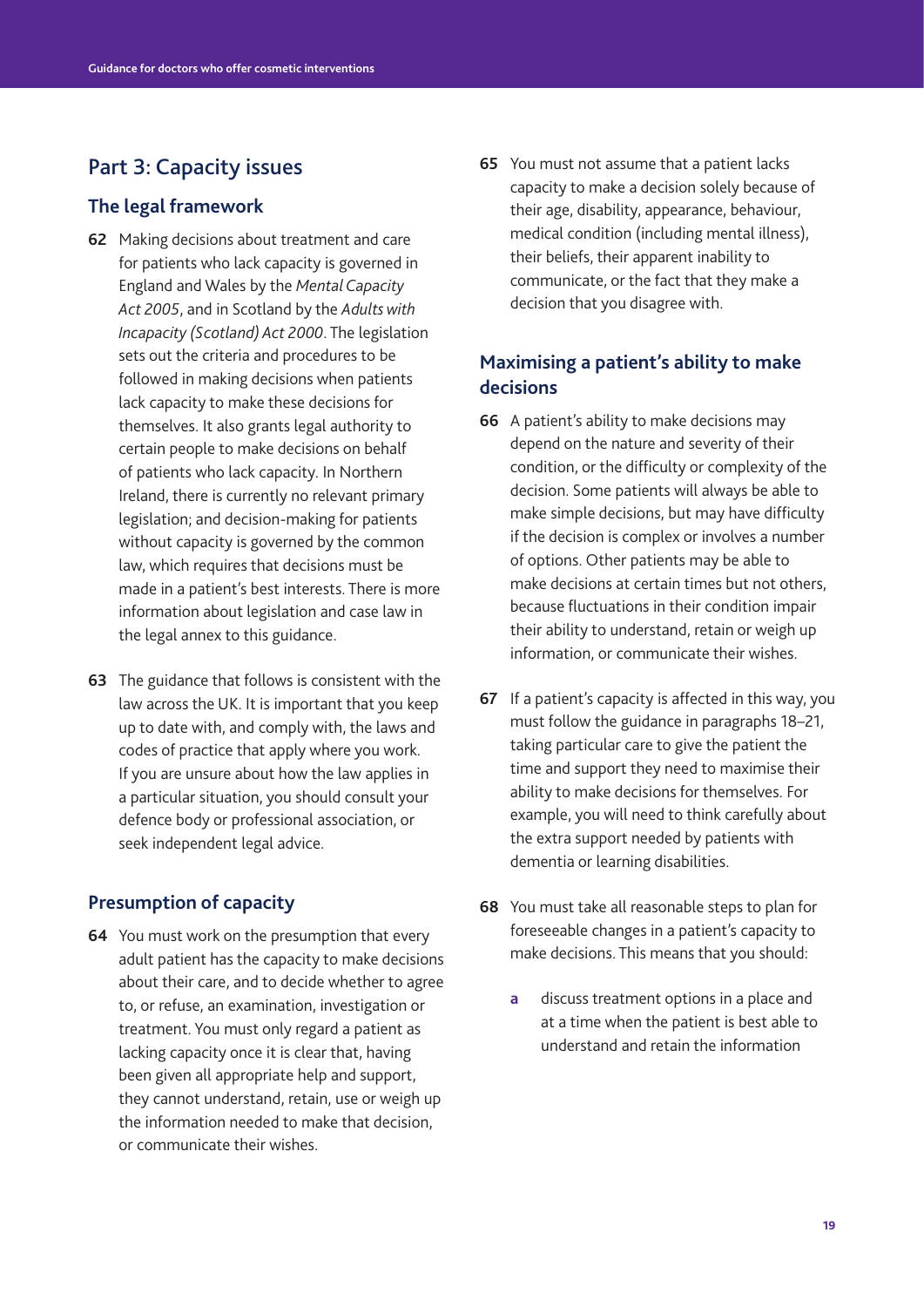- **b** ask the patient if there is anything that would help them remember information, or make it easier to make a decision; such as bringing a relative, partner, friend, carer or advocate to consultations, or having written or audio information about their condition or the proposed investigation or treatment
- **c** speak to those close to the patient and to other healthcare staff about the best ways of communicating with the patient, taking account of confidentiality issues.
- **69** If a patient is likely to have difficulty retaining information, you should offer them a written record of your discussions, detailing what decisions were made and why.
- **70** You should record any decisions that are made, wherever possible while the patient has capacity to understand and review them. You must bear in mind that advance refusals of treatment may need to be recorded, signed and witnessed.

# **Assessing capacity**

- **71** You must assess a patient's capacity to make a particular decision at the time it needs to be made. You must not assume that because a patient lacks capacity to make a decision on a particular occasion, they lack capacity to make any decisions at all, or will not be able to make similar decisions in the future.
- **72** You must take account of the advice on assessing capacity in the Codes of Practice that accompany the *Mental Capacity Act 2005* and the *Adults with Incapacity (Scotland) Act 2000*  and other relevant guidance. If your assessment is that the patient's capacity is borderline, you must be able to show that it is more likely than not that they lack capacity.
- **73** If your assessment leaves you in doubt about the patient's capacity to make a decision, you should seek advice from:
	- **a** nursing staff or others involved in the patient's care, or those close to the patient, who may be aware of the patient's usual ability to make decisions and their particular communication needs
	- **b** colleagues with relevant specialist experience, such as psychiatrists, neurologists, or speech and language therapists.
- **74** If you are still unsure about the patient's capacity to make a decision, you must seek legal advice with a view to asking a court to determine capacity.

# **Making decisions when a patient lacks capacity**

- **75** In making decisions about the treatment and care of patients who lack capacity, you must:
	- **a** make the care of your patient your first concern
	- **b** treat patients as individuals and respect their dignity
	- **c** support and encourage patients to be involved, as far as they want to and are able, in decisions about their treatment and care
	- **d** treat patients with respect and not discriminate against them.
- **76** You must also consider:
	- **a** whether the patient's lack of capacity is temporary or permanent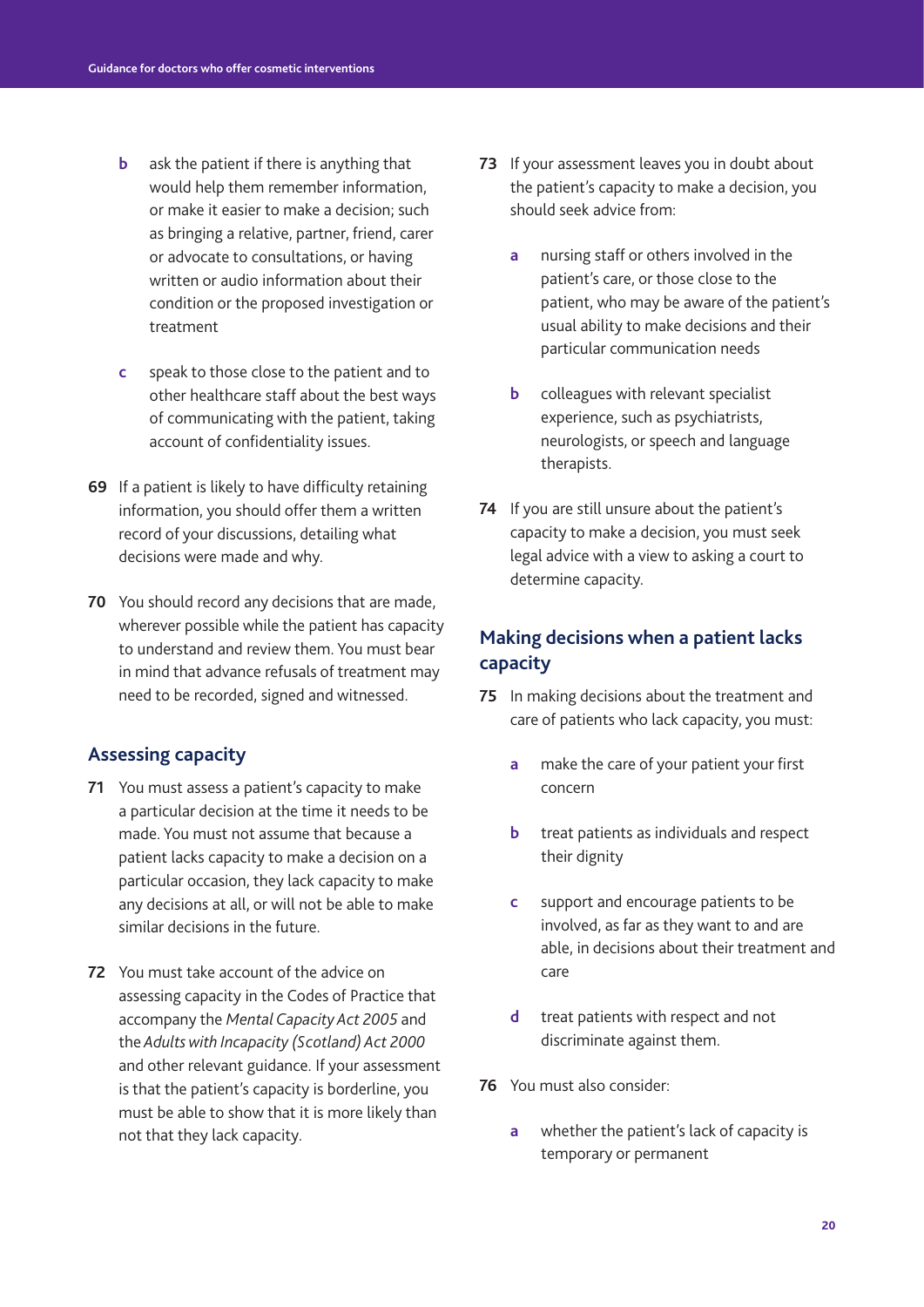- **b** which options for treatment would provide overall clinical benefit for the patient
- **c** which option, including the option not to treat, would be least restrictive of the patient's future choices
- **d** any evidence of the patient's previously expressed preferences, such as an advance statement or decision
- **e** the views of anyone the patient asks you to consult, or who has legal authority to make a decision on their behalf, or has been appointed to represent them
- **f** the views of people close to the patient on the patient's preferences, feelings, beliefs and values, and whether they consider the proposed treatment to be in the patient's best interests
- **g** what you and the rest of the healthcare team know about the patient's wishes, feelings, beliefs and values.

# **Resolving disagreements**

**77** You should aim to reach a consensus about a patient's treatment and care, allowing enough time for discussions with those who have an interest in the patient's welfare. Sometimes disagreements arise between members of the healthcare team, or between the healthcare team and those close to the patient. It is usually possible to resolve them, for example by involving an independent advocate, consulting a more experienced colleague, holding a case conference, or using local mediation services. You should take into account the different decision-making roles and authority of those you consult, and the legal framework for resolving disagreements.

**78** If, having taken these steps, there is still significant disagreement, you should seek legal advice on applying to the appropriate court or statutory body for review or for an independent ruling. Patients, those authorised to act for them, and those close to them, should be informed as early as possible of any decision to start such proceedings so that they have the opportunity to participate or be represented.

# **The scope of treatment in emergencies**

**79** When an emergency arises in a clinical setting and it is not possible to find out a patient's wishes, you can treat them without their consent, provided the treatment is immediately necessary to save their life or to prevent a serious deterioration of their condition. The treatment you provide must be the least restrictive of the patient's future choices. For as long as the patient lacks capacity, you should provide ongoing care on the basis of the guidance in paragraphs 75–76. If the patient regains capacity while in your care, you should tell them what has been done, and why, as soon as they are sufficiently recovered to understand.

# *0–18 years: guidance for all doctors*

# **Assessing best interests**

- **12** An assessment of best interests will include what is clinically indicated in a particular case. You should also consider:
	- **a** the views of the child or young person, so far as they can express them, including any previously expressed preferences
	- **b** the views of parents
	- **c** the views of others close to the child or young person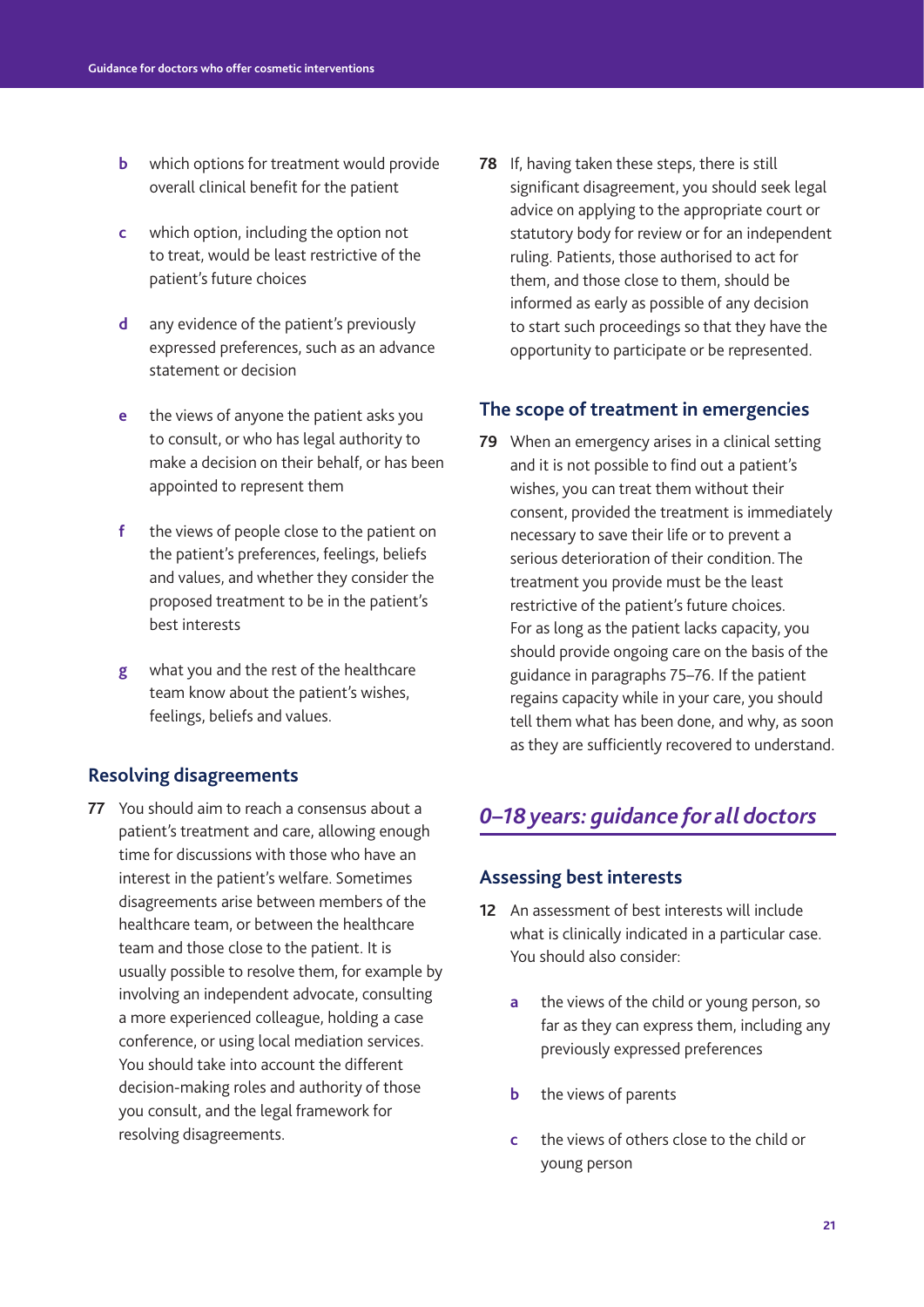- **d** the cultural, religious or other beliefs and values of the child or parents
- **e** the views of other healthcare professionals involved in providing care to the child or young person, and of any other professionals who have an interest in their welfare
- **f** which choice, if there is more than one, will least restrict the child or young person's future options.

# **Making decisions**

**xxxxxxxxxxxxxxx**

**22** You can provide medical treatment to a child or young person with their consent if they are competent to give it, or with the consent of a parent or the court. You can provide emergency treatment without consent to save the life of, or prevent serious deterioration in the health of, a child or young person.

# *Confidentiality*

# **Protecting information**

- **12** You must make sure that any personal information about patients that you hold or control is effectively protected at all times against improper disclosure. The UK health departments publish guidance on how long health records should be kept and how they should be disposed of. You should follow the guidance whether or not you work in the NHS.
- **13** Many improper disclosures are unintentional. You should not share identifiable information about patients where you can be overheard, for example in a public place or in an internet chat forum. You should not share passwords or leave patients' records, either on paper or on screen, unattended or where they can be seen by other patients, unauthorised healthcare staff, or the public.
- **14** Unless they have a relevant management role, doctors are not expected to assess the security standards of large-scale computer systems provided for their use in the NHS or in other managed healthcare environments. You should familiarise yourself with and follow policies and procedures designed to protect patients' privacy where you work and when using computer systems provided for your use. This includes policies on the use of laptops and portable media storage devices. You must not abuse your access privileges and must limit your access to information you have a legitimate reason to view.
- **15** If you are responsible for the management of patient records or other patient information, you should make sure that they are held securely and that any staff you manage are trained and understand their responsibilities. You should make use of professional expertise when selecting and developing systems to record, access and send electronic data. You should make sure that administrative information, such as names and addresses, can be accessed separately from clinical information so that sensitive information is not displayed automatically.
- **16** If you are concerned about the security of personal information in premises or systems provided for your use, you should follow the advice in *Good medical practice* on raising concerns about patient safety, including concerns about confidentiality and information governance.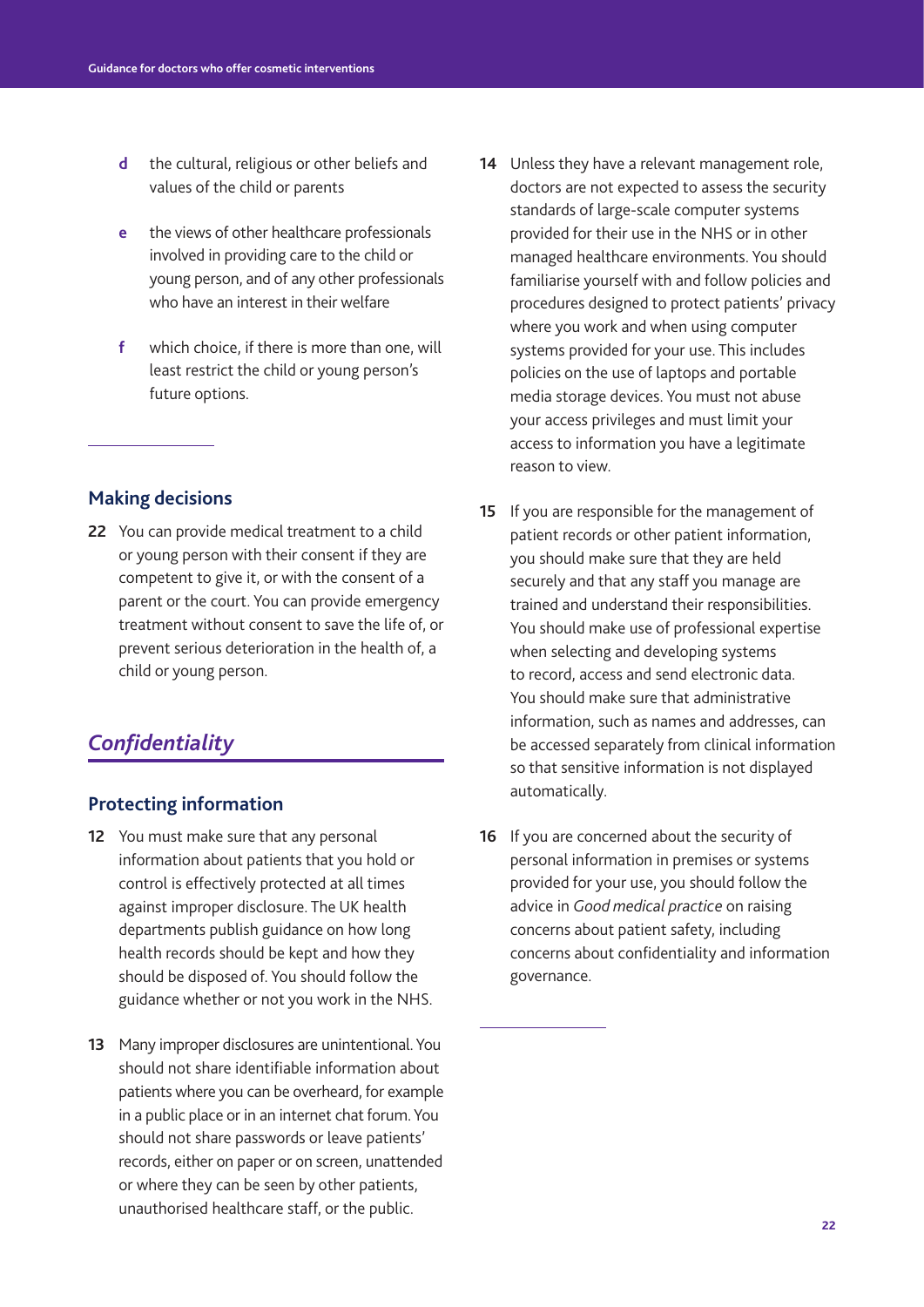# **Sharing information with a patient's partner, carers, relatives or friends**

- **64** You should establish with the patient what information they want you to share, who with, and in what circumstances. This will be particularly important if the patient has fluctuating or diminished capacity or is likely to lose capacity, even temporarily. Early discussions of this nature can help to avoid disclosures that patients would object to. They can also help to avoid misunderstandings with, or causing offence to, anyone the patient would want information to be shared with.
- **65** If a patient lacks capacity, you should share relevant information in accordance with the advice in paragraphs 57 to 63. Unless they indicate otherwise, it is reasonable to assume that patients would want those closest to them to be kept informed of their general condition and prognosis.
- **66** If anyone close to the patient wants to discuss their concerns about the patient's health, you should make it clear to them that, while it is not a breach of confidentiality to listen to their concerns, you cannot guarantee that you will not tell the patient about the conversation. You might need to share with a patient information you have received from others, for example, if it has influenced your assessment and treatment of the patient. You should not refuse to listen to a patient's partner, carers or others on the basis of confidentiality. Their views or the information they provide might be helpful in your care of the patient. You will, though, need to consider whether your patient would consider you listening to the concerns of others about your patient's health or care to be a breach of trust, particularly if they have asked you not to listen to particular people.